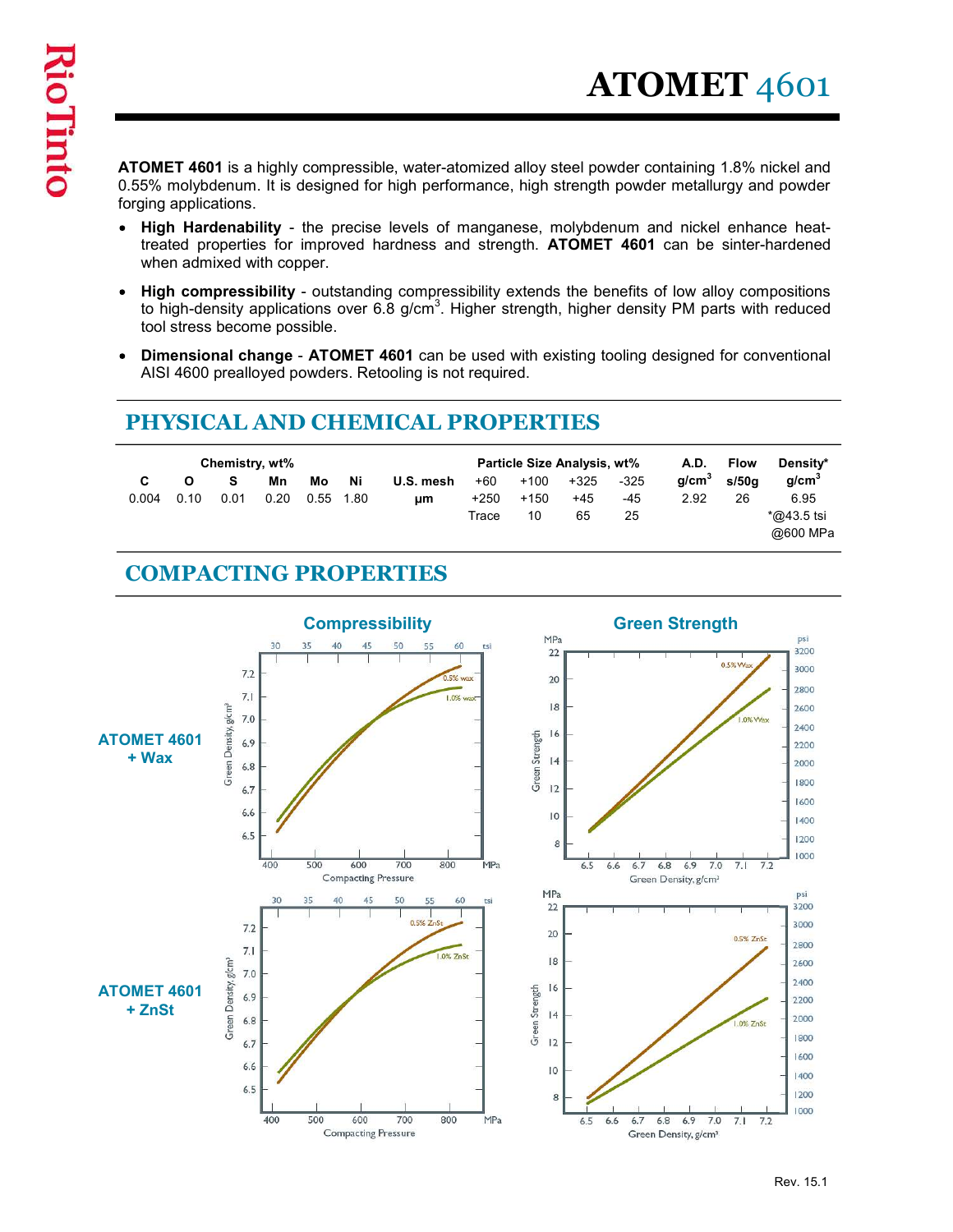**ATOMET** 4601<br>
SINTERED PROPERTIES - Slow Cooled<br>
Composition: ATOMET 4601 + copper + graphite + 0.75% ZnSt.<br>
Sintered in a 90% nitrogen-based atmosphere at 1120°C (2050°F) for 25 minutes.<br>
Cooling rate of 0.4°C/s from 65 Composition: ATOMET 4601 + copper + graphite + 0.75% ZnSt. Sintered in a 90% nitrogen-based atmosphere at 1120ºC (2050ºF) for 25 minutes. Cooling rate of 0.4ºC/s from 650ºC (1200ºF) to 400ºC (750ºF).

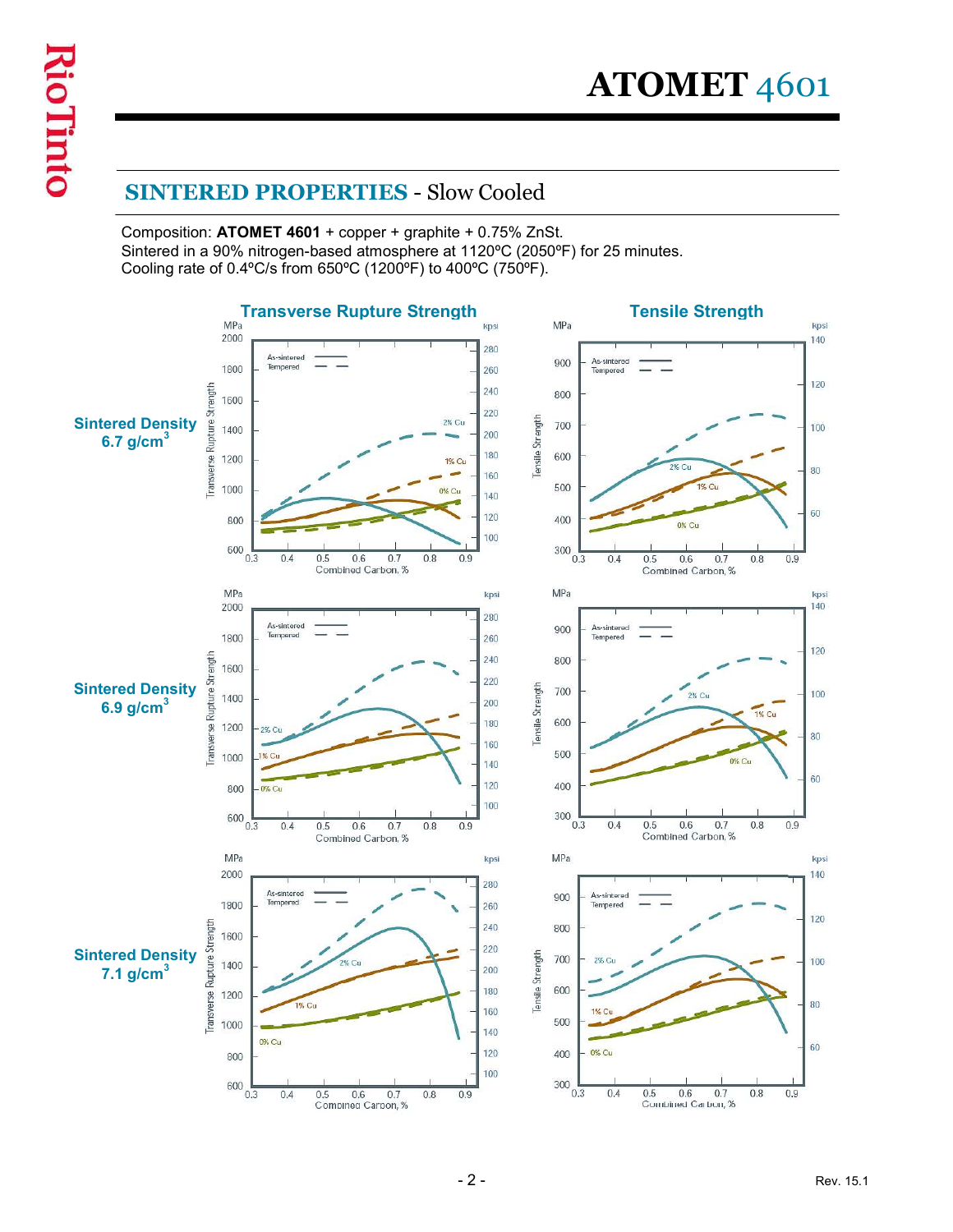$\bf{ATOMET}$  4601<br>SINTERED PROPERTIES (continued) - Slow Cooled<br>Composition: ATOMET 4601 + copper + graphite + 0.75% ZnSt<br>Sintered in a 90% nitrogen-based atmosphere at 1120°C (2050°F) for 25 minutes.<br>Cooling rate of 0.4°C/s Composition: ATOMET 4601 + copper + graphite + 0.75% ZnSt Sintered in a 90% nitrogen-based atmosphere at 1120ºC (2050ºF) for 25 minutes. Cooling rate of 0.4ºC/s from 650ºC (1200ºF) to 400ºC (750ºF).

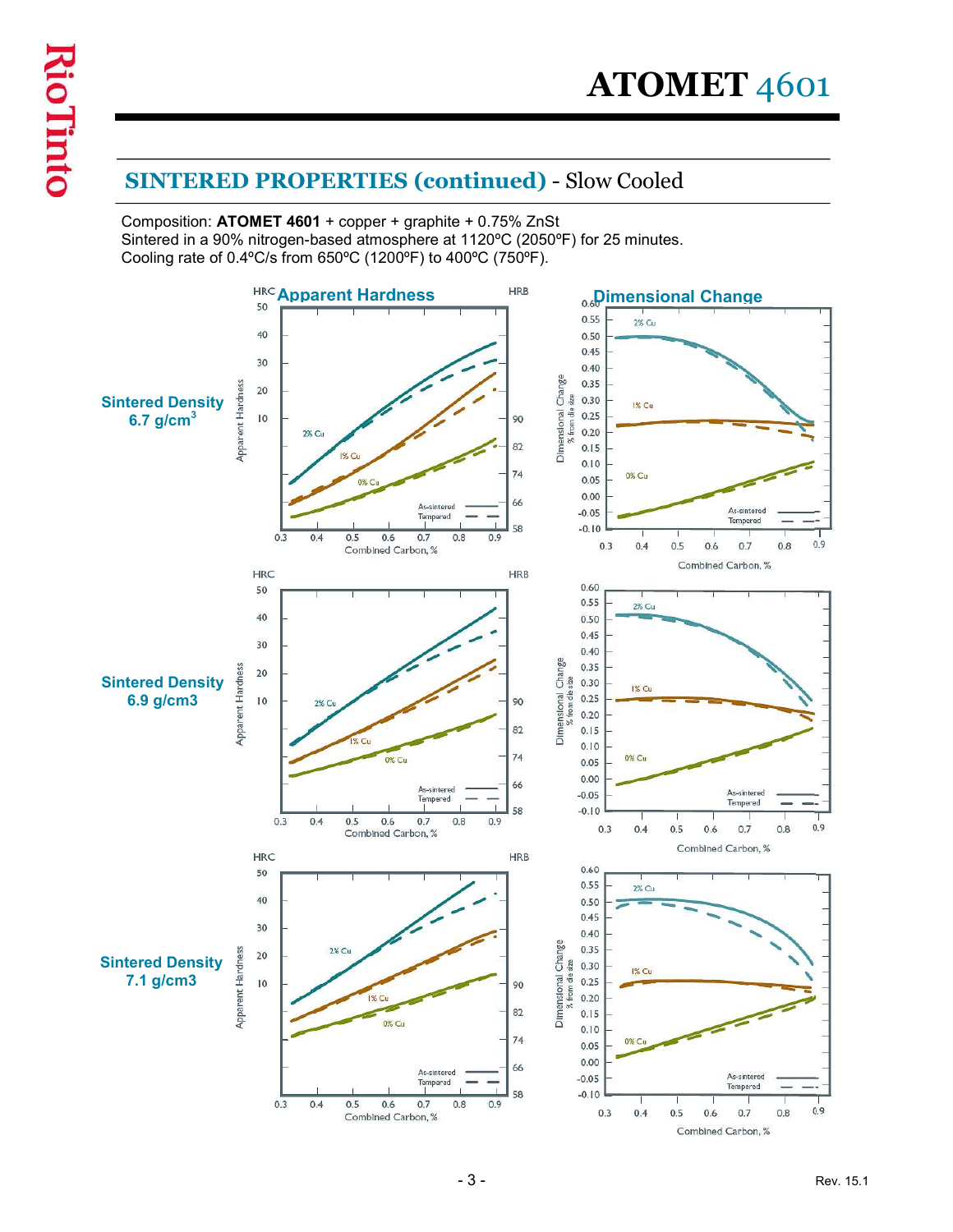$\bf ATOMET$  4601<br>
SINTERED PROPERTIES - Fast Cooled<br>
Composition: ATOMET 4601 + copper + graphite + 0.75% ZnSt.<br>
Sintered in a 90% nitrogen-based atmosphere at 1120°C (2050°F) for 20 minutes.<br>
Cooling rate of 1.5°C/s from 650 Composition: ATOMET 4601 + copper + graphite + 0.75% ZnSt. Sintered in a 90% nitrogen-based atmosphere at 1120ºC (2050ºF) for 20 minutes. Cooling rate of 1.5ºC/s from 650ºC (1200ºF) to 400ºC (750ºF).

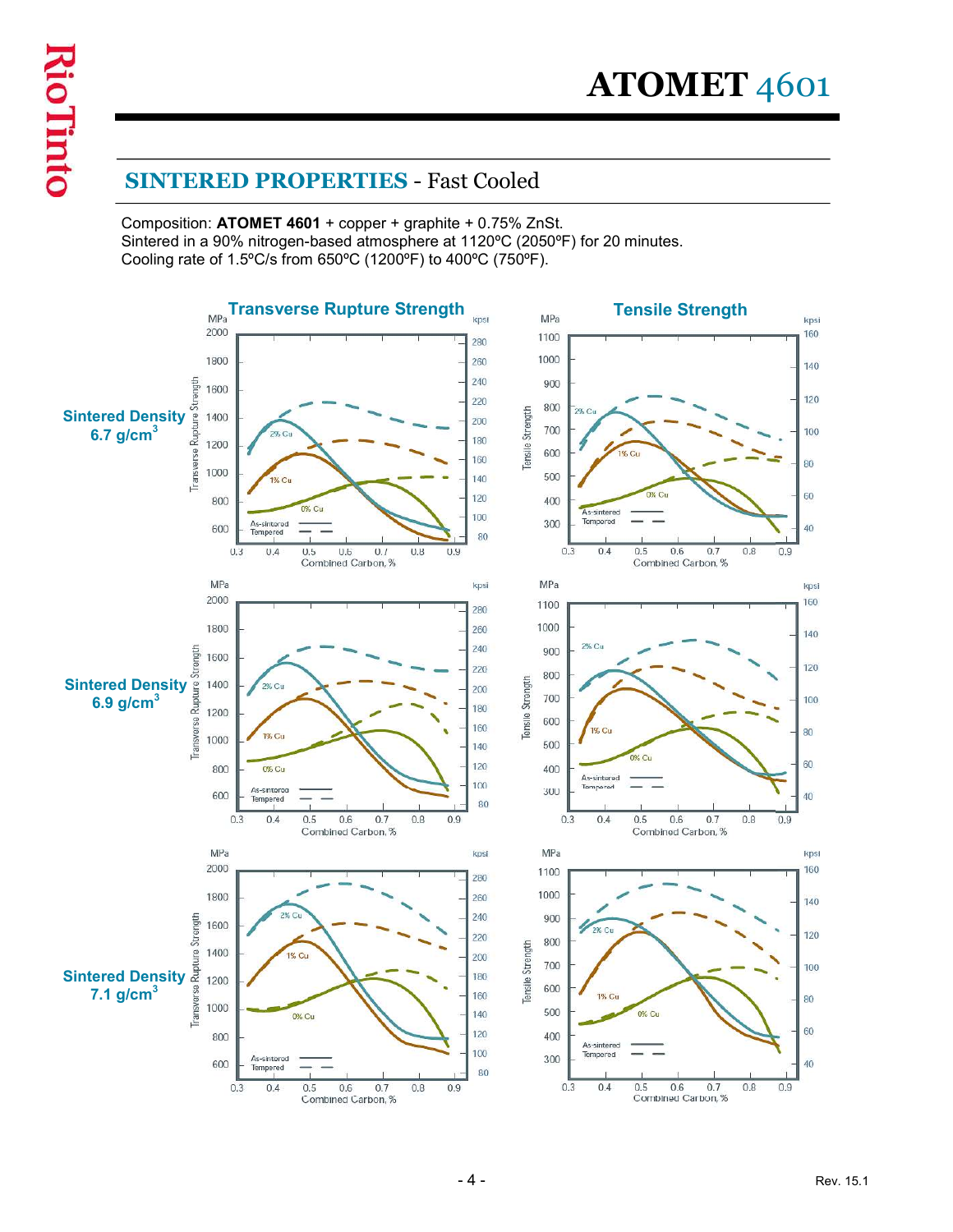$\bf{ATOMET}$  4601<br>SINTERED PROPERTIES (continued) - Fast Cooled<br>Composition: ATOMET 4601 + copper + graphite + 0.75% ZnSt.<br>Sintered in a 90% nitrogen-based atmosphere at 1120°C (2050°F) for 20 minutes.<br>Cooling rate of 1.5°C/ Composition: ATOMET 4601 + copper + graphite + 0.75% ZnSt. Sintered in a 90% nitrogen-based atmosphere at 1120°C (2050°F) for 20 minutes.<br>Cooling rate of 1.5°C/s from 650°C (1200°F) to 400°C (750°F).

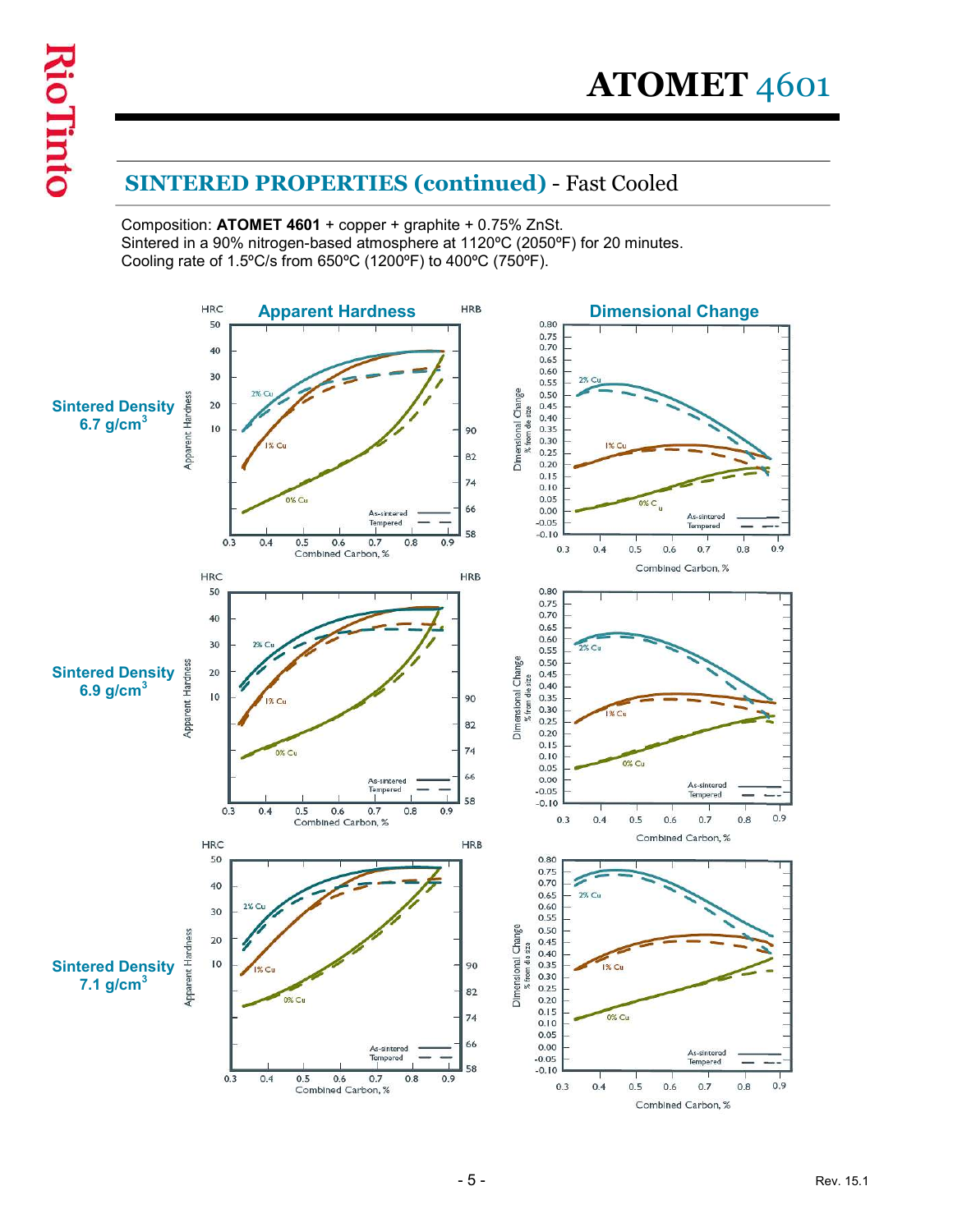|                                   |                                  |                           |              |                                                        |                 | <b>AS-SINTERED PROPERTIES - Slow cooled*</b>                                                                           |                                   |          |                          |                          |                   |
|-----------------------------------|----------------------------------|---------------------------|--------------|--------------------------------------------------------|-----------------|------------------------------------------------------------------------------------------------------------------------|-----------------------------------|----------|--------------------------|--------------------------|-------------------|
| <b>Sintered</b><br><b>Density</b> | <b>Added</b><br>Copper           | <b>Combined</b><br>Carbon |              | <b>Transverse</b><br><b>Rupture</b><br><b>Strength</b> | <b>Hardness</b> | <b>Apparent Dimensional</b><br>Change                                                                                  | <b>Tensile</b><br><b>Strength</b> |          | Yield<br><b>Strength</b> |                          | Elongation        |
| g/cm <sup>3</sup>                 | %                                | %                         | <b>MPa</b>   | kpsi                                                   | HRC (HRB)       | %                                                                                                                      | <b>MPa</b>                        | kpsi     | <b>MPa</b>               | kpsi                     | %                 |
| 6.70                              | $\mathbf 0$                      | 0.32                      | 731          | 106                                                    | (61)            | $-0.07$                                                                                                                | 359                               | 52       | 290                      | 42                       | 1.6               |
| 6.91<br>7.13                      | $\mathbf 0$<br>$\mathbf 0$       | 0.32<br>0.32              | 855<br>1000  | 124<br>145                                             | (70)<br>(77)    | $-0.01$<br>0.04                                                                                                        | 400<br>441                        | 58<br>64 | 324<br>352               | 47<br>51                 | 1.7<br>1.9        |
| 6.70                              | $\mathbf 0$                      | 0.49                      | 793          | 115                                                    | (67)            | $-0.01$                                                                                                                | 400                               | 58       | 310                      | 45                       | 1.6               |
| 6.90                              | $\mathbf 0$                      | 0.49                      | 917          | 133                                                    | (74)            | 0.03                                                                                                                   | 441                               | 64       | 345                      | 50                       | 1.7               |
| 7.13                              | $\mathbf 0$                      | 0.49                      | 1055         | 153                                                    | (81)            | 0.10                                                                                                                   | 483                               | 70       | 386                      | 56                       | 1.7               |
| 6.68                              | 0                                | 0.67                      | 827          | 120                                                    | (74)            | 0.04                                                                                                                   | 393                               | 57       | 345                      | 50                       | <1                |
| 6.89<br>7.12                      | 0<br>$\Omega$                    | 0.67<br>0.67              | 945<br>1117  | 137<br>162                                             | (79)            | 0.09<br>0.16                                                                                                           | 483<br>531                        | 70<br>77 | 386<br>421               | 56<br>61                 | 1.1<br>1.2        |
| 6.68                              | 0                                | 0.86                      | 903          | 131                                                    | (86)<br>(81)    | 0.10                                                                                                                   | 483                               | 70       | 407                      | 59                       | < 1               |
| 6.89                              | 0                                | 0.86                      | 1055         | 153                                                    | (87)            | 0.17                                                                                                                   | 558                               | 81       | 448                      | 65                       | $1.0$             |
| 7.12                              | 0                                | 0.86                      | 1193         | 173                                                    | (91)            | 0.23                                                                                                                   | 579                               | 84       | 496                      | 72                       | $1.0$             |
| 6.65                              | $\mathbf{1}$                     | 0.33                      | 752          | 109                                                    | (64)            | 0.21                                                                                                                   | 379                               | 55       | 303                      | 44                       | 1.4               |
| 6.86                              | $\mathbf{1}$                     | 0.33                      | 889          | 129                                                    | (71)            | 0.25                                                                                                                   | 434                               | 63       | 331                      | 48                       | 1.5               |
| 7.08                              | $\mathbf{1}$                     | 0.33                      | 1096         | 159                                                    | (79)            | 0.25                                                                                                                   | 476                               | 69       | 372                      | 54                       | 1.5               |
| 6.66<br>6.87                      | $\mathbf{1}$<br>$\mathbf{1}$     | 0.49<br>0.49              | 800<br>1007  | 116<br>146                                             | (74)<br>(80)    | 0.23<br>0.24                                                                                                           | 448<br>490                        | 65<br>71 | 345<br>400               | 50<br>58                 | $1.0$<br>$1.0\,$  |
| 7.08                              | $\mathbf{1}$                     | 0.49                      | 1248         | 181                                                    | (86)            | 0.26                                                                                                                   | 538                               | 78       | 421                      | 61                       | 1.1               |
| 6.66                              | $\mathbf{1}$                     | 0.67                      | 889          | 129                                                    | (87)            | 0.23                                                                                                                   | 517                               | 75       | 434                      | 63                       | $\leq$ 1          |
| 6.87                              | $\mathbf{1}$                     | 0.67                      | 1110         | 161                                                    | (90)            | 0.24                                                                                                                   | 572                               | 83       | 483                      | 70                       | $\leq$ 1          |
| 7.08                              | $\mathbf{1}$                     | 0.67                      | 1344         | 195                                                    | 16              | 0.27                                                                                                                   | 621                               | 90       | 517                      | 75                       | $<$ 1             |
| 6.66                              | $\mathbf{1}$                     | 0.87                      | 779          | 113                                                    | 23              | 0.21                                                                                                                   | 455                               | 66       | 434                      | 63                       | $<$ 1             |
| 6.87<br>7.10                      | $\mathbf{1}$<br>$\mathbf{1}$     | 0.87<br>0.87              | 1089<br>1407 | 158<br>204                                             | 24<br>25        | 0.21<br>0.24                                                                                                           | 510<br>565                        | 74<br>82 | 490<br>510               | 71<br>74                 | $<$ 1<br>$\leq$ 1 |
| 6.60                              | $\mathbf{2}$                     | 0.31                      | 827          | 120                                                    | (68)            | 0.46                                                                                                                   | 414                               | 60       | 317                      | 46                       | 1.3               |
| 6.79                              | $\overline{c}$                   | 0.31                      | 965          | 140                                                    | (75)            | 0.49                                                                                                                   | 490                               | 71       | 365                      | 53                       | 1.6               |
| 7.02                              | $\overline{2}$                   | 0.31                      | 1193         | 173                                                    | (82)            | 0.52                                                                                                                   | 545                               | 79       | 407                      | 59                       | 1.9               |
| 6.60                              | $\overline{c}$                   | 0.49                      | 979          | 142                                                    | (83)            | 0.49                                                                                                                   | 524                               | 76       | 407                      | 59                       | $\leq$ 1          |
| 6.81<br>7.02                      | $\overline{2}$<br>$\overline{2}$ | 0.49<br>0.49              | 1117<br>1344 | 162<br>195                                             | (86)<br>13      | 0.49<br>0.51                                                                                                           | 586<br>634                        | 85<br>92 | 455<br>476               | 66<br>69                 | $<$ 1<br>$<$ 1    |
| 6.62                              | $\overline{2}$                   | 0.67                      | 951          | 138                                                    | 25              | 0.39                                                                                                                   | 538                               | 78       | 476                      | 69                       | $<$ 1             |
| 6.83                              | $\overline{2}$                   | 0.67                      | 1213         | 176                                                    | 28              | 0.40                                                                                                                   | 600                               | 87       | 524                      | 76                       | $<$ 1             |
| 7.04                              | $\overline{2}$                   | 0.67                      | 1586         | 230                                                    | 30              | 0.46                                                                                                                   | 676                               | 98       | 572                      | 83                       | $<1\,$            |
| 6.66                              | $\overline{2}$                   | 0.87                      | 710          | 103                                                    | 36              | 0.21                                                                                                                   | 352                               | 51       | $\sim$                   | $\overline{\phantom{a}}$ | $<1\,$            |
| 6.86                              | $\overline{2}$                   | 0.87                      | 800          | 116                                                    | 39              | 0.24                                                                                                                   | 421                               | 61       | $\blacksquare$           | $\sim$                   | < 1               |
| 7.08                              | $\overline{2}$                   | 0.87                      | 945          | 137                                                    | 45              | 0.31<br>* All mixes contain 0.75% ZnSt. Sintered in a 90% nitrogen-based atmosphere at 1120°C (2050°F) for 25 minutes. | 441                               | 64       | $\blacksquare$           | $\overline{\phantom{a}}$ | < 1               |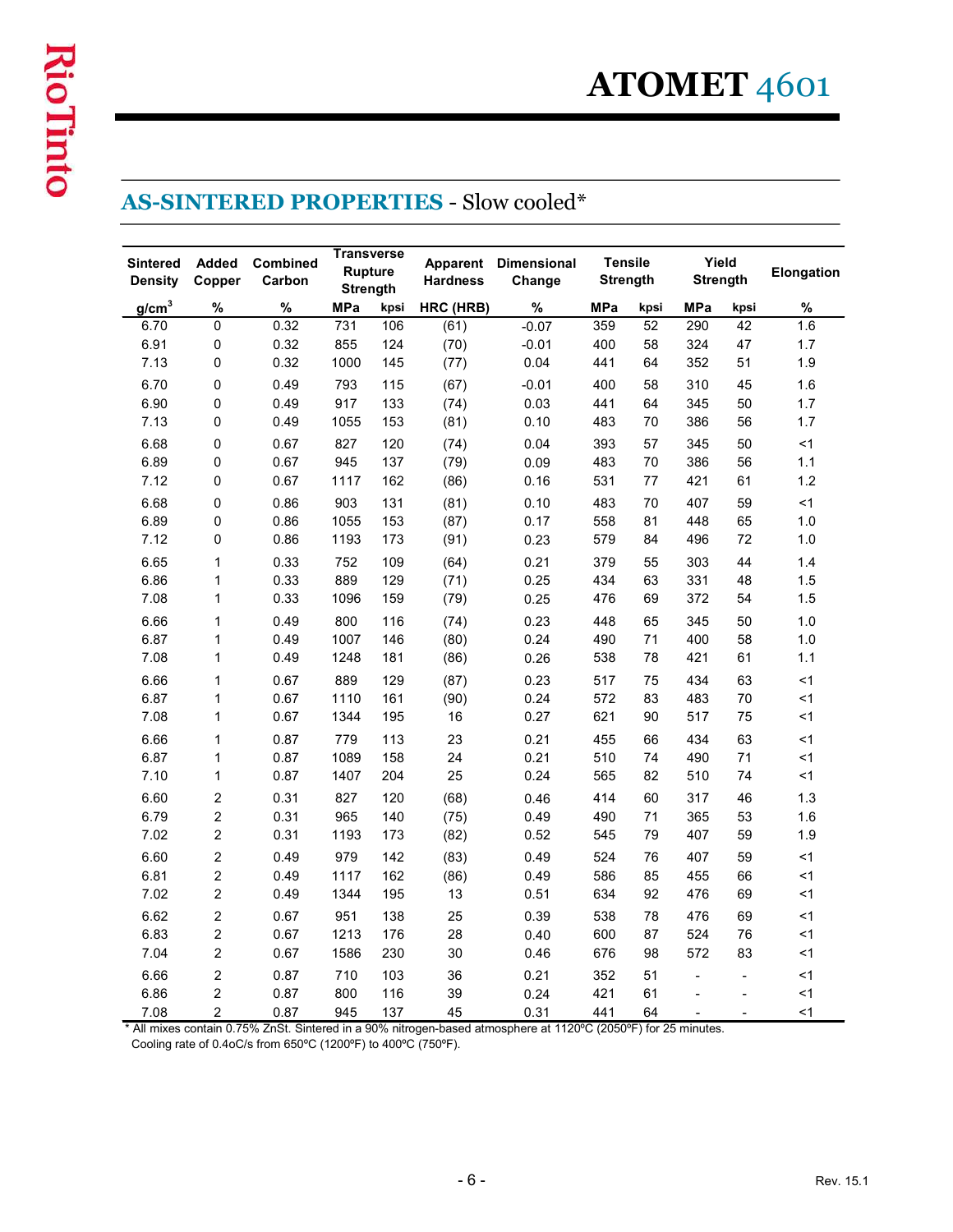|  | <b>TEMPERED PROPERTIES** - Slow cooled</b> |  |
|--|--------------------------------------------|--|
|--|--------------------------------------------|--|

| <b>Transverse</b><br><b>Tensile</b><br><b>Added</b><br>Combined<br><b>Apparent Dimensional</b><br><b>Sintered</b><br><b>Rupture</b><br>Copper<br>Carbon<br><b>Hardness</b><br><b>Strength</b><br>Change<br><b>Density</b><br><b>Strength</b><br>%<br>%<br><b>MPa</b><br>HRC (HRB)<br>%<br>g/cm <sup>3</sup><br><b>MPa</b><br>kpsi<br>$\overline{0}$<br>6.71<br>0.31<br>$-0.06$<br>359<br>731<br>106<br>(62)<br>6.91<br>0<br>0.31<br>869<br>$-0.01$<br>393<br>126<br>(70) | Yield<br><b>Strength</b> |                            |
|--------------------------------------------------------------------------------------------------------------------------------------------------------------------------------------------------------------------------------------------------------------------------------------------------------------------------------------------------------------------------------------------------------------------------------------------------------------------------|--------------------------|----------------------------|
|                                                                                                                                                                                                                                                                                                                                                                                                                                                                          |                          | Elongation                 |
|                                                                                                                                                                                                                                                                                                                                                                                                                                                                          | <b>MPa</b><br>kpsi       | ℅<br>kpsi                  |
|                                                                                                                                                                                                                                                                                                                                                                                                                                                                          | 52<br>296                | 1.5<br>43                  |
| 7.14<br>$\Omega$<br>0.31<br>1020<br>0.04<br>455<br>148<br>(77)                                                                                                                                                                                                                                                                                                                                                                                                           | 57<br>324<br>66<br>359   | 47<br>1.7<br>2.0<br>52     |
| 6.70<br>$-0.01$<br>$\Omega$<br>0.49<br>758<br>(67)<br>393<br>110                                                                                                                                                                                                                                                                                                                                                                                                         | 57<br>310                | 45<br>1.6                  |
| 6.91<br>448<br>0<br>0.49<br>903<br>131<br>(74)<br>0.04                                                                                                                                                                                                                                                                                                                                                                                                                   | 65<br>352                | 51<br>1.7                  |
| 7.13<br>$\Omega$<br>0.49<br>1062<br>483<br>154<br>(81)<br>0.11                                                                                                                                                                                                                                                                                                                                                                                                           | 70<br>386                | 56<br>1.7                  |
| 6.69<br>$\mathbf 0$<br>0.69<br>814<br>0.02<br>434<br>118<br>(73)<br>$\mathbf 0$<br>6.89<br>0.69<br>(80)<br>0.09<br>496<br>931<br>135                                                                                                                                                                                                                                                                                                                                     | 63<br>359<br>72<br>393   | 52<br>1.0<br>1.3<br>57     |
| 7.12<br>$\mathbf 0$<br>0.69<br>1103<br>(86)<br>0.15<br>538<br>160                                                                                                                                                                                                                                                                                                                                                                                                        | 78<br>434                | 1.3<br>63                  |
| 6.66<br>0<br>0.88<br>896<br>130<br>(81)<br>0.09<br>490                                                                                                                                                                                                                                                                                                                                                                                                                   | 71<br>407                | 59<br>$<$ 1                |
| $\pmb{0}$<br>6.89<br>0.88<br>1076<br>0.16<br>565<br>156<br>(87)                                                                                                                                                                                                                                                                                                                                                                                                          | 82<br>455                | 66<br>1.0                  |
| 7.12<br>$\pmb{0}$<br>0.22<br>0.88<br>1241<br>180<br>586<br>(92)                                                                                                                                                                                                                                                                                                                                                                                                          | 85<br>490                | 71<br>1.0                  |
| 6.65<br>0.35<br>0.22<br>$\mathbf{1}$<br>745<br>108<br>(64)<br>379                                                                                                                                                                                                                                                                                                                                                                                                        | 55<br>303                | 1.3<br>44                  |
| 6.86<br>0.25<br>427<br>$\mathbf{1}$<br>0.35<br>903<br>131<br>(72)<br>$\mathbf{1}$<br>0.25<br>476<br>7.08<br>0.35<br>1103<br>160<br>(79)                                                                                                                                                                                                                                                                                                                                  | 338<br>62<br>386<br>69   | 1.5<br>49<br>1.5<br>56     |
| 6.65<br>$\mathbf{1}$<br>0.50<br>820<br>119<br>(74)<br>0.23<br>441                                                                                                                                                                                                                                                                                                                                                                                                        | 64<br>352                | < 1<br>51                  |
| 6.86<br>0.25<br>$\mathbf{1}$<br>0.50<br>979<br>142<br>(80)<br>496                                                                                                                                                                                                                                                                                                                                                                                                        | 72<br>393                | 57<br>1.0                  |
| 7.08<br>$\mathbf{1}$<br>0.50<br>1262<br>(86)<br>0.25<br>545<br>183                                                                                                                                                                                                                                                                                                                                                                                                       | 79<br>441                | 64<br>1.0                  |
| 6.66<br>0.71<br>0.23<br>$\mathbf{1}$<br>938<br>136<br>531<br>(86)                                                                                                                                                                                                                                                                                                                                                                                                        | 77<br>448                | 65<br>$<$ 1                |
| 6.87<br>0.71<br>$\mathbf{1}$<br>1165<br>0.24<br>586<br>169<br>(90)<br>7.09<br>$\mathbf{1}$<br>0.71<br>1372<br>0.28<br>634<br>199<br>15                                                                                                                                                                                                                                                                                                                                   | 85<br>496<br>92<br>531   | 72<br>$<$ 1<br>77<br>$<$ 1 |
| 6.67<br>0.92<br>1069<br>155<br>0.18<br>614<br>$\mathbf{1}$<br>19                                                                                                                                                                                                                                                                                                                                                                                                         | 89<br>503                | 0.7<br>73                  |
| 6.97<br>0.92<br>1351<br>196<br>20<br>0.19<br>669<br>$\mathbf{1}$                                                                                                                                                                                                                                                                                                                                                                                                         | 97<br>565                | 82<br>0.6                  |
| 7.11<br>0.92<br>1524<br>221<br>24<br>0.23<br>$\mathbf{1}$<br>696                                                                                                                                                                                                                                                                                                                                                                                                         | 101<br>600               | 87<br>0.5                  |
| $\sqrt{2}$<br>6.60<br>0.33<br>807<br>117<br>0.49<br>421<br>(70)                                                                                                                                                                                                                                                                                                                                                                                                          | 310<br>61                | 45<br>1.2                  |
| $\overline{c}$<br>6.79<br>0.33<br>965<br>(75)<br>0.52<br>483<br>140                                                                                                                                                                                                                                                                                                                                                                                                      | 70<br>372                | 1.5<br>54                  |
| $\overline{c}$<br>7.01<br>(82)<br>0.51<br>0.33<br>1131<br>164<br>545                                                                                                                                                                                                                                                                                                                                                                                                     | 79<br>407                | 2.0<br>59                  |
| 6.60<br>$\overline{c}$<br>0.51<br>0.50<br>965<br>140<br>(82)<br>524<br>6.80<br>$\overline{c}$<br>0.51<br>0.49<br>1165<br>169<br>(86)<br>600                                                                                                                                                                                                                                                                                                                              | 76<br>427<br>87<br>476   | 62<br><1<br>69<br><1       |
| $\overline{2}$<br>7.02<br>0.51<br>1407<br>204<br>(92)<br>0.50<br>655                                                                                                                                                                                                                                                                                                                                                                                                     | 95<br>517                | 75<br><1                   |
| 6.62<br>$\overline{c}$<br>0.71<br>1241<br>21<br>0.38<br>669<br>180                                                                                                                                                                                                                                                                                                                                                                                                       | 97<br>496                | 72<br><1                   |
| $\overline{2}$<br>6.83<br>0.71<br>1510<br>219<br>24<br>0.41<br>738                                                                                                                                                                                                                                                                                                                                                                                                       | 107<br>572               | 83<br><1                   |
| $\overline{c}$<br>7.04<br>0.71<br>1765<br>256<br>27<br>0.42<br>827                                                                                                                                                                                                                                                                                                                                                                                                       | 120<br>676               | 98<br><1                   |
| $\sqrt{2}$<br>6.68<br>0.92<br>1331<br>193<br>29<br>0.16<br>689<br>$\overline{2}$<br>6.87<br>0.92<br>1531<br>33<br>0.20<br>222<br>779                                                                                                                                                                                                                                                                                                                                     | 100<br>545<br>113<br>614 | < 1<br>79<br>< 1<br>89     |
| $\overline{2}$<br>7.09<br>0.92<br>1731<br>251<br>38<br>0.26<br>841                                                                                                                                                                                                                                                                                                                                                                                                       | 122<br>696               | 101<br>$<$ 1               |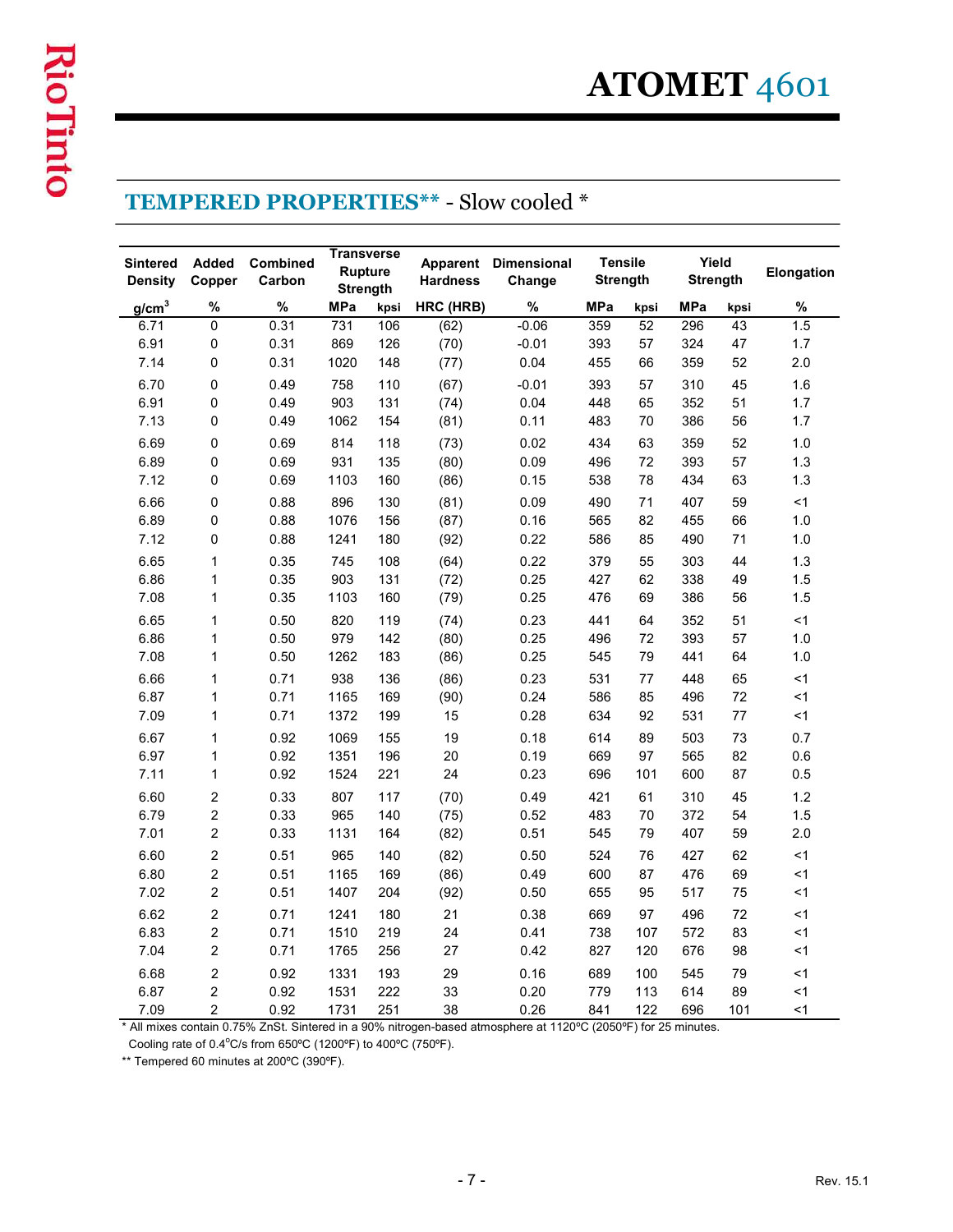| <b>Transverse</b><br><b>Tensile</b><br>Yield<br>Combined<br><b>Sintered</b><br><b>Added</b><br>Apparent Dimensional<br><b>Rupture</b><br>Elongation<br>Copper<br>Carbon<br><b>Hardness</b><br><b>Strength</b><br><b>Strength</b><br><b>Density</b><br>Change<br><b>Strength</b><br>g/cm <sup>3</sup><br>%<br>%<br><b>MPa</b><br>HRC (HRB)<br>%<br><b>MPa</b><br>%<br>MPa<br>kpsi<br>kpsi<br>kpsi<br>$\mathbf 0$<br>0.33<br>0.01<br>6.69<br>703<br>102<br>372<br>54<br>290<br>42<br>1.3<br>(64)<br>6.90<br>$\mathbf 0$<br>0.33<br>862<br>125<br>0.06<br>386<br>324<br>(72)<br>56<br>47<br>1.4<br>7.12<br>$\Omega$<br>0.33<br>0.13<br>1007<br>146<br>(79)<br>448<br>65<br>365<br>53<br>1.4<br>6.68<br>$\mathbf 0$<br>0.51<br>820<br>(73)<br>0.06<br>441<br>64<br>338<br>1.1<br>119<br>49<br>1.2<br>6.89<br>$\mathbf 0$<br>0.51<br>965<br>(79)<br>0.12<br>490<br>71<br>372<br>140<br>54<br>7.11<br>$\mathbf 0$<br>0.51<br>0.21<br>538<br>$1.2$<br>1082<br>157<br>(86)<br>78<br>414<br>60<br>$\mathbf 0$<br>6.66<br>0.70<br>903<br>131<br>(84)<br>0.13<br>469<br>68<br>414<br>60<br>$<$ 1<br>$\mathbf 0$<br>6.87<br>0.70<br>14<br>0.21<br>545<br>1096<br>159<br>79<br>448<br>65<br>≺1<br>$\mathbf 0$<br>0.70<br>175<br>19<br>0.28<br>648<br>94<br>82<br>7.10<br>1207<br>565<br><1<br>6.66<br>$\boldsymbol{0}$<br>0.88<br>524<br>76<br>39<br>0.18<br>228<br>33<br>$<$ 1<br>$\overline{\phantom{a}}$<br>$\blacksquare$<br>676<br>331<br>48<br>6.86<br>0<br>0.88<br>98<br>41<br>0.26<br><1<br>$\blacksquare$<br>$\overline{\phantom{a}}$<br>$\mathbf 0$<br>48<br>0.37<br>303<br>< 1<br>7.09<br>0.88<br>710<br>103<br>44<br>$\blacksquare$<br>$\blacksquare$<br>6.65<br>$\mathbf{1}$<br>0.33<br>807<br>(75)<br>0.18<br>441<br>64<br>331<br>$<1\,$<br>117<br>48<br>$\mathbf{1}$<br>951<br>6.84<br>0.33<br>138<br>(83)<br>0.24<br>503<br>73<br>386<br>56<br>$1.0$<br>$\mathbf{1}$<br>7.07<br>0.33<br>1151<br>0.32<br>558<br>81<br>$1.1$<br>167<br>(86)<br>407<br>59<br>$\mathbf{1}$<br>6.64<br>0.52<br>1117<br>162<br>19<br>0.25<br>621<br>90<br>77<br>$<$ 1<br>531<br>6.84<br>$\mathbf{1}$<br>0.52<br>1276<br>185<br>26<br>0.33<br>738<br>107<br>87<br>$\leq$ 1<br>600<br>$\mathbf{1}$<br>7.05<br>0.52<br>1441<br>209<br>28<br>0.42<br>814<br>593<br>$<1\,$<br>118<br>86<br>6.64<br>$\mathbf{1}$<br>0.25<br>414<br>0.71<br>710<br>103<br>38<br>60<br><1<br>$\blacksquare$<br>$\overline{\phantom{a}}$<br>6.84<br>$\mathbf{1}$<br>834<br>40<br>0.34<br>483<br>$70\,$<br>$\leq$ 1<br>0.71<br>121<br>$\blacksquare$<br>$\blacksquare$<br>$\mathbf{1}$<br>7.05<br>0.71<br>896<br>130<br>46<br>0.45<br>517<br>75<br>$<1\,$<br>$\blacksquare$<br>$\blacksquare$<br>6.65<br>$\mathbf{1}$<br>503<br>40<br>0.20<br>290<br>42<br>$<1\,$<br>0.89<br>73<br>$\overline{\phantom{a}}$<br>$\overline{\phantom{a}}$ | 6.84<br>$\mathbf{1}$<br>0.89<br>600<br>87<br>45<br>0.30<br>345<br>50<br>$\leq$ 1<br>$\overline{\phantom{a}}$<br>$\overline{\phantom{a}}$<br>7.07<br>0.89<br>648<br>94<br>0.42<br>331<br>48<br>$\mathbf{1}$<br>48<br>$<$ 1<br>$\blacksquare$<br>$\blacksquare$<br>$\overline{2}$<br>$\leq$ 1<br>6.57<br>0.33<br>1048<br>152<br>(89)<br>0.50<br>586<br>85<br>64<br>441<br>$\sqrt{2}$<br>$\leq$ 1<br>6.77<br>0.33<br>1186<br>172<br>(91)<br>0.52<br>662<br>96<br>490<br>71<br>$\overline{2}$<br>6.99<br>0.33<br>1441<br>209<br>17<br>0.63<br>76<br>$1.1$<br>786<br>114<br>524<br>$\overline{2}$<br>0.53<br>676<br>98<br>6.58<br>1158<br>168<br>26<br>0.50<br>593<br>86<br><1<br>$\mathbf{2}$<br>0.53<br>1338<br>31<br><1<br>6.78<br>194<br>0.57<br>772<br>112<br>669<br>97<br>$\overline{c}$<br>6.99<br>0.53<br>1579<br>229<br>36<br>0.68<br>807<br>117<br>689<br><1<br>100<br>$\blacksquare$<br>$\blacksquare$ | $\overline{2}$<br>0.72<br>6.61<br>731<br>106<br>36<br>0.37<br>352<br>51<br><1<br>$\overline{2}$<br>0.72<br>40<br>421<br>6.81<br>814<br>118<br>0.47<br>61<br>$<1\,$<br>$\overline{\phantom{a}}$<br>$\overline{\phantom{a}}$<br>$\sim$<br>$\overline{\phantom{a}}$ |
|--------------------------------------------------------------------------------------------------------------------------------------------------------------------------------------------------------------------------------------------------------------------------------------------------------------------------------------------------------------------------------------------------------------------------------------------------------------------------------------------------------------------------------------------------------------------------------------------------------------------------------------------------------------------------------------------------------------------------------------------------------------------------------------------------------------------------------------------------------------------------------------------------------------------------------------------------------------------------------------------------------------------------------------------------------------------------------------------------------------------------------------------------------------------------------------------------------------------------------------------------------------------------------------------------------------------------------------------------------------------------------------------------------------------------------------------------------------------------------------------------------------------------------------------------------------------------------------------------------------------------------------------------------------------------------------------------------------------------------------------------------------------------------------------------------------------------------------------------------------------------------------------------------------------------------------------------------------------------------------------------------------------------------------------------------------------------------------------------------------------------------------------------------------------------------------------------------------------------------------------------------------------------------------------------------------------------------------------------------------------------------------------------------------------------------------------------------------------------------------------------------------------------------------------------------------------------------------------------------------------------------------------------------------------------------------------------------------------------------------------------------------------------------------------|--------------------------------------------------------------------------------------------------------------------------------------------------------------------------------------------------------------------------------------------------------------------------------------------------------------------------------------------------------------------------------------------------------------------------------------------------------------------------------------------------------------------------------------------------------------------------------------------------------------------------------------------------------------------------------------------------------------------------------------------------------------------------------------------------------------------------------------------------------------------------------------------------------------|------------------------------------------------------------------------------------------------------------------------------------------------------------------------------------------------------------------------------------------------------------------|
|                                                                                                                                                                                                                                                                                                                                                                                                                                                                                                                                                                                                                                                                                                                                                                                                                                                                                                                                                                                                                                                                                                                                                                                                                                                                                                                                                                                                                                                                                                                                                                                                                                                                                                                                                                                                                                                                                                                                                                                                                                                                                                                                                                                                                                                                                                                                                                                                                                                                                                                                                                                                                                                                                                                                                                                            |                                                                                                                                                                                                                                                                                                                                                                                                                                                                                                                                                                                                                                                                                                                                                                                                                                                                                                              |                                                                                                                                                                                                                                                                  |
|                                                                                                                                                                                                                                                                                                                                                                                                                                                                                                                                                                                                                                                                                                                                                                                                                                                                                                                                                                                                                                                                                                                                                                                                                                                                                                                                                                                                                                                                                                                                                                                                                                                                                                                                                                                                                                                                                                                                                                                                                                                                                                                                                                                                                                                                                                                                                                                                                                                                                                                                                                                                                                                                                                                                                                                            |                                                                                                                                                                                                                                                                                                                                                                                                                                                                                                                                                                                                                                                                                                                                                                                                                                                                                                              |                                                                                                                                                                                                                                                                  |
|                                                                                                                                                                                                                                                                                                                                                                                                                                                                                                                                                                                                                                                                                                                                                                                                                                                                                                                                                                                                                                                                                                                                                                                                                                                                                                                                                                                                                                                                                                                                                                                                                                                                                                                                                                                                                                                                                                                                                                                                                                                                                                                                                                                                                                                                                                                                                                                                                                                                                                                                                                                                                                                                                                                                                                                            |                                                                                                                                                                                                                                                                                                                                                                                                                                                                                                                                                                                                                                                                                                                                                                                                                                                                                                              |                                                                                                                                                                                                                                                                  |
|                                                                                                                                                                                                                                                                                                                                                                                                                                                                                                                                                                                                                                                                                                                                                                                                                                                                                                                                                                                                                                                                                                                                                                                                                                                                                                                                                                                                                                                                                                                                                                                                                                                                                                                                                                                                                                                                                                                                                                                                                                                                                                                                                                                                                                                                                                                                                                                                                                                                                                                                                                                                                                                                                                                                                                                            |                                                                                                                                                                                                                                                                                                                                                                                                                                                                                                                                                                                                                                                                                                                                                                                                                                                                                                              |                                                                                                                                                                                                                                                                  |
|                                                                                                                                                                                                                                                                                                                                                                                                                                                                                                                                                                                                                                                                                                                                                                                                                                                                                                                                                                                                                                                                                                                                                                                                                                                                                                                                                                                                                                                                                                                                                                                                                                                                                                                                                                                                                                                                                                                                                                                                                                                                                                                                                                                                                                                                                                                                                                                                                                                                                                                                                                                                                                                                                                                                                                                            |                                                                                                                                                                                                                                                                                                                                                                                                                                                                                                                                                                                                                                                                                                                                                                                                                                                                                                              |                                                                                                                                                                                                                                                                  |
|                                                                                                                                                                                                                                                                                                                                                                                                                                                                                                                                                                                                                                                                                                                                                                                                                                                                                                                                                                                                                                                                                                                                                                                                                                                                                                                                                                                                                                                                                                                                                                                                                                                                                                                                                                                                                                                                                                                                                                                                                                                                                                                                                                                                                                                                                                                                                                                                                                                                                                                                                                                                                                                                                                                                                                                            |                                                                                                                                                                                                                                                                                                                                                                                                                                                                                                                                                                                                                                                                                                                                                                                                                                                                                                              |                                                                                                                                                                                                                                                                  |
|                                                                                                                                                                                                                                                                                                                                                                                                                                                                                                                                                                                                                                                                                                                                                                                                                                                                                                                                                                                                                                                                                                                                                                                                                                                                                                                                                                                                                                                                                                                                                                                                                                                                                                                                                                                                                                                                                                                                                                                                                                                                                                                                                                                                                                                                                                                                                                                                                                                                                                                                                                                                                                                                                                                                                                                            |                                                                                                                                                                                                                                                                                                                                                                                                                                                                                                                                                                                                                                                                                                                                                                                                                                                                                                              |                                                                                                                                                                                                                                                                  |
|                                                                                                                                                                                                                                                                                                                                                                                                                                                                                                                                                                                                                                                                                                                                                                                                                                                                                                                                                                                                                                                                                                                                                                                                                                                                                                                                                                                                                                                                                                                                                                                                                                                                                                                                                                                                                                                                                                                                                                                                                                                                                                                                                                                                                                                                                                                                                                                                                                                                                                                                                                                                                                                                                                                                                                                            |                                                                                                                                                                                                                                                                                                                                                                                                                                                                                                                                                                                                                                                                                                                                                                                                                                                                                                              |                                                                                                                                                                                                                                                                  |
|                                                                                                                                                                                                                                                                                                                                                                                                                                                                                                                                                                                                                                                                                                                                                                                                                                                                                                                                                                                                                                                                                                                                                                                                                                                                                                                                                                                                                                                                                                                                                                                                                                                                                                                                                                                                                                                                                                                                                                                                                                                                                                                                                                                                                                                                                                                                                                                                                                                                                                                                                                                                                                                                                                                                                                                            |                                                                                                                                                                                                                                                                                                                                                                                                                                                                                                                                                                                                                                                                                                                                                                                                                                                                                                              |                                                                                                                                                                                                                                                                  |
|                                                                                                                                                                                                                                                                                                                                                                                                                                                                                                                                                                                                                                                                                                                                                                                                                                                                                                                                                                                                                                                                                                                                                                                                                                                                                                                                                                                                                                                                                                                                                                                                                                                                                                                                                                                                                                                                                                                                                                                                                                                                                                                                                                                                                                                                                                                                                                                                                                                                                                                                                                                                                                                                                                                                                                                            |                                                                                                                                                                                                                                                                                                                                                                                                                                                                                                                                                                                                                                                                                                                                                                                                                                                                                                              |                                                                                                                                                                                                                                                                  |
|                                                                                                                                                                                                                                                                                                                                                                                                                                                                                                                                                                                                                                                                                                                                                                                                                                                                                                                                                                                                                                                                                                                                                                                                                                                                                                                                                                                                                                                                                                                                                                                                                                                                                                                                                                                                                                                                                                                                                                                                                                                                                                                                                                                                                                                                                                                                                                                                                                                                                                                                                                                                                                                                                                                                                                                            |                                                                                                                                                                                                                                                                                                                                                                                                                                                                                                                                                                                                                                                                                                                                                                                                                                                                                                              |                                                                                                                                                                                                                                                                  |
|                                                                                                                                                                                                                                                                                                                                                                                                                                                                                                                                                                                                                                                                                                                                                                                                                                                                                                                                                                                                                                                                                                                                                                                                                                                                                                                                                                                                                                                                                                                                                                                                                                                                                                                                                                                                                                                                                                                                                                                                                                                                                                                                                                                                                                                                                                                                                                                                                                                                                                                                                                                                                                                                                                                                                                                            |                                                                                                                                                                                                                                                                                                                                                                                                                                                                                                                                                                                                                                                                                                                                                                                                                                                                                                              |                                                                                                                                                                                                                                                                  |
|                                                                                                                                                                                                                                                                                                                                                                                                                                                                                                                                                                                                                                                                                                                                                                                                                                                                                                                                                                                                                                                                                                                                                                                                                                                                                                                                                                                                                                                                                                                                                                                                                                                                                                                                                                                                                                                                                                                                                                                                                                                                                                                                                                                                                                                                                                                                                                                                                                                                                                                                                                                                                                                                                                                                                                                            |                                                                                                                                                                                                                                                                                                                                                                                                                                                                                                                                                                                                                                                                                                                                                                                                                                                                                                              |                                                                                                                                                                                                                                                                  |
|                                                                                                                                                                                                                                                                                                                                                                                                                                                                                                                                                                                                                                                                                                                                                                                                                                                                                                                                                                                                                                                                                                                                                                                                                                                                                                                                                                                                                                                                                                                                                                                                                                                                                                                                                                                                                                                                                                                                                                                                                                                                                                                                                                                                                                                                                                                                                                                                                                                                                                                                                                                                                                                                                                                                                                                            |                                                                                                                                                                                                                                                                                                                                                                                                                                                                                                                                                                                                                                                                                                                                                                                                                                                                                                              |                                                                                                                                                                                                                                                                  |
|                                                                                                                                                                                                                                                                                                                                                                                                                                                                                                                                                                                                                                                                                                                                                                                                                                                                                                                                                                                                                                                                                                                                                                                                                                                                                                                                                                                                                                                                                                                                                                                                                                                                                                                                                                                                                                                                                                                                                                                                                                                                                                                                                                                                                                                                                                                                                                                                                                                                                                                                                                                                                                                                                                                                                                                            |                                                                                                                                                                                                                                                                                                                                                                                                                                                                                                                                                                                                                                                                                                                                                                                                                                                                                                              |                                                                                                                                                                                                                                                                  |
|                                                                                                                                                                                                                                                                                                                                                                                                                                                                                                                                                                                                                                                                                                                                                                                                                                                                                                                                                                                                                                                                                                                                                                                                                                                                                                                                                                                                                                                                                                                                                                                                                                                                                                                                                                                                                                                                                                                                                                                                                                                                                                                                                                                                                                                                                                                                                                                                                                                                                                                                                                                                                                                                                                                                                                                            |                                                                                                                                                                                                                                                                                                                                                                                                                                                                                                                                                                                                                                                                                                                                                                                                                                                                                                              |                                                                                                                                                                                                                                                                  |
|                                                                                                                                                                                                                                                                                                                                                                                                                                                                                                                                                                                                                                                                                                                                                                                                                                                                                                                                                                                                                                                                                                                                                                                                                                                                                                                                                                                                                                                                                                                                                                                                                                                                                                                                                                                                                                                                                                                                                                                                                                                                                                                                                                                                                                                                                                                                                                                                                                                                                                                                                                                                                                                                                                                                                                                            |                                                                                                                                                                                                                                                                                                                                                                                                                                                                                                                                                                                                                                                                                                                                                                                                                                                                                                              |                                                                                                                                                                                                                                                                  |
|                                                                                                                                                                                                                                                                                                                                                                                                                                                                                                                                                                                                                                                                                                                                                                                                                                                                                                                                                                                                                                                                                                                                                                                                                                                                                                                                                                                                                                                                                                                                                                                                                                                                                                                                                                                                                                                                                                                                                                                                                                                                                                                                                                                                                                                                                                                                                                                                                                                                                                                                                                                                                                                                                                                                                                                            |                                                                                                                                                                                                                                                                                                                                                                                                                                                                                                                                                                                                                                                                                                                                                                                                                                                                                                              |                                                                                                                                                                                                                                                                  |
|                                                                                                                                                                                                                                                                                                                                                                                                                                                                                                                                                                                                                                                                                                                                                                                                                                                                                                                                                                                                                                                                                                                                                                                                                                                                                                                                                                                                                                                                                                                                                                                                                                                                                                                                                                                                                                                                                                                                                                                                                                                                                                                                                                                                                                                                                                                                                                                                                                                                                                                                                                                                                                                                                                                                                                                            |                                                                                                                                                                                                                                                                                                                                                                                                                                                                                                                                                                                                                                                                                                                                                                                                                                                                                                              |                                                                                                                                                                                                                                                                  |
|                                                                                                                                                                                                                                                                                                                                                                                                                                                                                                                                                                                                                                                                                                                                                                                                                                                                                                                                                                                                                                                                                                                                                                                                                                                                                                                                                                                                                                                                                                                                                                                                                                                                                                                                                                                                                                                                                                                                                                                                                                                                                                                                                                                                                                                                                                                                                                                                                                                                                                                                                                                                                                                                                                                                                                                            |                                                                                                                                                                                                                                                                                                                                                                                                                                                                                                                                                                                                                                                                                                                                                                                                                                                                                                              |                                                                                                                                                                                                                                                                  |
|                                                                                                                                                                                                                                                                                                                                                                                                                                                                                                                                                                                                                                                                                                                                                                                                                                                                                                                                                                                                                                                                                                                                                                                                                                                                                                                                                                                                                                                                                                                                                                                                                                                                                                                                                                                                                                                                                                                                                                                                                                                                                                                                                                                                                                                                                                                                                                                                                                                                                                                                                                                                                                                                                                                                                                                            |                                                                                                                                                                                                                                                                                                                                                                                                                                                                                                                                                                                                                                                                                                                                                                                                                                                                                                              |                                                                                                                                                                                                                                                                  |
|                                                                                                                                                                                                                                                                                                                                                                                                                                                                                                                                                                                                                                                                                                                                                                                                                                                                                                                                                                                                                                                                                                                                                                                                                                                                                                                                                                                                                                                                                                                                                                                                                                                                                                                                                                                                                                                                                                                                                                                                                                                                                                                                                                                                                                                                                                                                                                                                                                                                                                                                                                                                                                                                                                                                                                                            |                                                                                                                                                                                                                                                                                                                                                                                                                                                                                                                                                                                                                                                                                                                                                                                                                                                                                                              |                                                                                                                                                                                                                                                                  |
|                                                                                                                                                                                                                                                                                                                                                                                                                                                                                                                                                                                                                                                                                                                                                                                                                                                                                                                                                                                                                                                                                                                                                                                                                                                                                                                                                                                                                                                                                                                                                                                                                                                                                                                                                                                                                                                                                                                                                                                                                                                                                                                                                                                                                                                                                                                                                                                                                                                                                                                                                                                                                                                                                                                                                                                            |                                                                                                                                                                                                                                                                                                                                                                                                                                                                                                                                                                                                                                                                                                                                                                                                                                                                                                              |                                                                                                                                                                                                                                                                  |
|                                                                                                                                                                                                                                                                                                                                                                                                                                                                                                                                                                                                                                                                                                                                                                                                                                                                                                                                                                                                                                                                                                                                                                                                                                                                                                                                                                                                                                                                                                                                                                                                                                                                                                                                                                                                                                                                                                                                                                                                                                                                                                                                                                                                                                                                                                                                                                                                                                                                                                                                                                                                                                                                                                                                                                                            |                                                                                                                                                                                                                                                                                                                                                                                                                                                                                                                                                                                                                                                                                                                                                                                                                                                                                                              |                                                                                                                                                                                                                                                                  |
|                                                                                                                                                                                                                                                                                                                                                                                                                                                                                                                                                                                                                                                                                                                                                                                                                                                                                                                                                                                                                                                                                                                                                                                                                                                                                                                                                                                                                                                                                                                                                                                                                                                                                                                                                                                                                                                                                                                                                                                                                                                                                                                                                                                                                                                                                                                                                                                                                                                                                                                                                                                                                                                                                                                                                                                            |                                                                                                                                                                                                                                                                                                                                                                                                                                                                                                                                                                                                                                                                                                                                                                                                                                                                                                              |                                                                                                                                                                                                                                                                  |
|                                                                                                                                                                                                                                                                                                                                                                                                                                                                                                                                                                                                                                                                                                                                                                                                                                                                                                                                                                                                                                                                                                                                                                                                                                                                                                                                                                                                                                                                                                                                                                                                                                                                                                                                                                                                                                                                                                                                                                                                                                                                                                                                                                                                                                                                                                                                                                                                                                                                                                                                                                                                                                                                                                                                                                                            |                                                                                                                                                                                                                                                                                                                                                                                                                                                                                                                                                                                                                                                                                                                                                                                                                                                                                                              |                                                                                                                                                                                                                                                                  |
|                                                                                                                                                                                                                                                                                                                                                                                                                                                                                                                                                                                                                                                                                                                                                                                                                                                                                                                                                                                                                                                                                                                                                                                                                                                                                                                                                                                                                                                                                                                                                                                                                                                                                                                                                                                                                                                                                                                                                                                                                                                                                                                                                                                                                                                                                                                                                                                                                                                                                                                                                                                                                                                                                                                                                                                            |                                                                                                                                                                                                                                                                                                                                                                                                                                                                                                                                                                                                                                                                                                                                                                                                                                                                                                              |                                                                                                                                                                                                                                                                  |
|                                                                                                                                                                                                                                                                                                                                                                                                                                                                                                                                                                                                                                                                                                                                                                                                                                                                                                                                                                                                                                                                                                                                                                                                                                                                                                                                                                                                                                                                                                                                                                                                                                                                                                                                                                                                                                                                                                                                                                                                                                                                                                                                                                                                                                                                                                                                                                                                                                                                                                                                                                                                                                                                                                                                                                                            |                                                                                                                                                                                                                                                                                                                                                                                                                                                                                                                                                                                                                                                                                                                                                                                                                                                                                                              |                                                                                                                                                                                                                                                                  |
|                                                                                                                                                                                                                                                                                                                                                                                                                                                                                                                                                                                                                                                                                                                                                                                                                                                                                                                                                                                                                                                                                                                                                                                                                                                                                                                                                                                                                                                                                                                                                                                                                                                                                                                                                                                                                                                                                                                                                                                                                                                                                                                                                                                                                                                                                                                                                                                                                                                                                                                                                                                                                                                                                                                                                                                            |                                                                                                                                                                                                                                                                                                                                                                                                                                                                                                                                                                                                                                                                                                                                                                                                                                                                                                              |                                                                                                                                                                                                                                                                  |
| $\overline{2}$<br>7.02<br>0.72<br>972<br>0.58<br>510<br>74<br>$<1\,$<br>141<br>45                                                                                                                                                                                                                                                                                                                                                                                                                                                                                                                                                                                                                                                                                                                                                                                                                                                                                                                                                                                                                                                                                                                                                                                                                                                                                                                                                                                                                                                                                                                                                                                                                                                                                                                                                                                                                                                                                                                                                                                                                                                                                                                                                                                                                                                                                                                                                                                                                                                                                                                                                                                                                                                                                                          |                                                                                                                                                                                                                                                                                                                                                                                                                                                                                                                                                                                                                                                                                                                                                                                                                                                                                                              |                                                                                                                                                                                                                                                                  |
| $\mathbf{2}$<br>40<br><1<br>6.65<br>0.89<br>579<br>84<br>0.18<br>317<br>46<br>$\blacksquare$<br>$\sim$                                                                                                                                                                                                                                                                                                                                                                                                                                                                                                                                                                                                                                                                                                                                                                                                                                                                                                                                                                                                                                                                                                                                                                                                                                                                                                                                                                                                                                                                                                                                                                                                                                                                                                                                                                                                                                                                                                                                                                                                                                                                                                                                                                                                                                                                                                                                                                                                                                                                                                                                                                                                                                                                                     |                                                                                                                                                                                                                                                                                                                                                                                                                                                                                                                                                                                                                                                                                                                                                                                                                                                                                                              |                                                                                                                                                                                                                                                                  |
| $\blacksquare$<br>$\blacksquare$                                                                                                                                                                                                                                                                                                                                                                                                                                                                                                                                                                                                                                                                                                                                                                                                                                                                                                                                                                                                                                                                                                                                                                                                                                                                                                                                                                                                                                                                                                                                                                                                                                                                                                                                                                                                                                                                                                                                                                                                                                                                                                                                                                                                                                                                                                                                                                                                                                                                                                                                                                                                                                                                                                                                                           |                                                                                                                                                                                                                                                                                                                                                                                                                                                                                                                                                                                                                                                                                                                                                                                                                                                                                                              |                                                                                                                                                                                                                                                                  |
|                                                                                                                                                                                                                                                                                                                                                                                                                                                                                                                                                                                                                                                                                                                                                                                                                                                                                                                                                                                                                                                                                                                                                                                                                                                                                                                                                                                                                                                                                                                                                                                                                                                                                                                                                                                                                                                                                                                                                                                                                                                                                                                                                                                                                                                                                                                                                                                                                                                                                                                                                                                                                                                                                                                                                                                            |                                                                                                                                                                                                                                                                                                                                                                                                                                                                                                                                                                                                                                                                                                                                                                                                                                                                                                              |                                                                                                                                                                                                                                                                  |
|                                                                                                                                                                                                                                                                                                                                                                                                                                                                                                                                                                                                                                                                                                                                                                                                                                                                                                                                                                                                                                                                                                                                                                                                                                                                                                                                                                                                                                                                                                                                                                                                                                                                                                                                                                                                                                                                                                                                                                                                                                                                                                                                                                                                                                                                                                                                                                                                                                                                                                                                                                                                                                                                                                                                                                                            |                                                                                                                                                                                                                                                                                                                                                                                                                                                                                                                                                                                                                                                                                                                                                                                                                                                                                                              |                                                                                                                                                                                                                                                                  |
| $\overline{2}$<br>662<br>43<br>345<br>50<br>6.84<br>0.89<br>96<br>0.30<br>$\leq$ 1                                                                                                                                                                                                                                                                                                                                                                                                                                                                                                                                                                                                                                                                                                                                                                                                                                                                                                                                                                                                                                                                                                                                                                                                                                                                                                                                                                                                                                                                                                                                                                                                                                                                                                                                                                                                                                                                                                                                                                                                                                                                                                                                                                                                                                                                                                                                                                                                                                                                                                                                                                                                                                                                                                         |                                                                                                                                                                                                                                                                                                                                                                                                                                                                                                                                                                                                                                                                                                                                                                                                                                                                                                              |                                                                                                                                                                                                                                                                  |
| $\blacksquare$<br>$\blacksquare$                                                                                                                                                                                                                                                                                                                                                                                                                                                                                                                                                                                                                                                                                                                                                                                                                                                                                                                                                                                                                                                                                                                                                                                                                                                                                                                                                                                                                                                                                                                                                                                                                                                                                                                                                                                                                                                                                                                                                                                                                                                                                                                                                                                                                                                                                                                                                                                                                                                                                                                                                                                                                                                                                                                                                           |                                                                                                                                                                                                                                                                                                                                                                                                                                                                                                                                                                                                                                                                                                                                                                                                                                                                                                              |                                                                                                                                                                                                                                                                  |
|                                                                                                                                                                                                                                                                                                                                                                                                                                                                                                                                                                                                                                                                                                                                                                                                                                                                                                                                                                                                                                                                                                                                                                                                                                                                                                                                                                                                                                                                                                                                                                                                                                                                                                                                                                                                                                                                                                                                                                                                                                                                                                                                                                                                                                                                                                                                                                                                                                                                                                                                                                                                                                                                                                                                                                                            |                                                                                                                                                                                                                                                                                                                                                                                                                                                                                                                                                                                                                                                                                                                                                                                                                                                                                                              |                                                                                                                                                                                                                                                                  |
|                                                                                                                                                                                                                                                                                                                                                                                                                                                                                                                                                                                                                                                                                                                                                                                                                                                                                                                                                                                                                                                                                                                                                                                                                                                                                                                                                                                                                                                                                                                                                                                                                                                                                                                                                                                                                                                                                                                                                                                                                                                                                                                                                                                                                                                                                                                                                                                                                                                                                                                                                                                                                                                                                                                                                                                            |                                                                                                                                                                                                                                                                                                                                                                                                                                                                                                                                                                                                                                                                                                                                                                                                                                                                                                              |                                                                                                                                                                                                                                                                  |
|                                                                                                                                                                                                                                                                                                                                                                                                                                                                                                                                                                                                                                                                                                                                                                                                                                                                                                                                                                                                                                                                                                                                                                                                                                                                                                                                                                                                                                                                                                                                                                                                                                                                                                                                                                                                                                                                                                                                                                                                                                                                                                                                                                                                                                                                                                                                                                                                                                                                                                                                                                                                                                                                                                                                                                                            |                                                                                                                                                                                                                                                                                                                                                                                                                                                                                                                                                                                                                                                                                                                                                                                                                                                                                                              |                                                                                                                                                                                                                                                                  |
| $\overline{2}$<br>0.89<br>752<br>109<br>48<br>0.44<br>379<br>55<br>< 1<br>7.05                                                                                                                                                                                                                                                                                                                                                                                                                                                                                                                                                                                                                                                                                                                                                                                                                                                                                                                                                                                                                                                                                                                                                                                                                                                                                                                                                                                                                                                                                                                                                                                                                                                                                                                                                                                                                                                                                                                                                                                                                                                                                                                                                                                                                                                                                                                                                                                                                                                                                                                                                                                                                                                                                                             |                                                                                                                                                                                                                                                                                                                                                                                                                                                                                                                                                                                                                                                                                                                                                                                                                                                                                                              |                                                                                                                                                                                                                                                                  |
|                                                                                                                                                                                                                                                                                                                                                                                                                                                                                                                                                                                                                                                                                                                                                                                                                                                                                                                                                                                                                                                                                                                                                                                                                                                                                                                                                                                                                                                                                                                                                                                                                                                                                                                                                                                                                                                                                                                                                                                                                                                                                                                                                                                                                                                                                                                                                                                                                                                                                                                                                                                                                                                                                                                                                                                            |                                                                                                                                                                                                                                                                                                                                                                                                                                                                                                                                                                                                                                                                                                                                                                                                                                                                                                              |                                                                                                                                                                                                                                                                  |
|                                                                                                                                                                                                                                                                                                                                                                                                                                                                                                                                                                                                                                                                                                                                                                                                                                                                                                                                                                                                                                                                                                                                                                                                                                                                                                                                                                                                                                                                                                                                                                                                                                                                                                                                                                                                                                                                                                                                                                                                                                                                                                                                                                                                                                                                                                                                                                                                                                                                                                                                                                                                                                                                                                                                                                                            |                                                                                                                                                                                                                                                                                                                                                                                                                                                                                                                                                                                                                                                                                                                                                                                                                                                                                                              |                                                                                                                                                                                                                                                                  |
|                                                                                                                                                                                                                                                                                                                                                                                                                                                                                                                                                                                                                                                                                                                                                                                                                                                                                                                                                                                                                                                                                                                                                                                                                                                                                                                                                                                                                                                                                                                                                                                                                                                                                                                                                                                                                                                                                                                                                                                                                                                                                                                                                                                                                                                                                                                                                                                                                                                                                                                                                                                                                                                                                                                                                                                            |                                                                                                                                                                                                                                                                                                                                                                                                                                                                                                                                                                                                                                                                                                                                                                                                                                                                                                              |                                                                                                                                                                                                                                                                  |
|                                                                                                                                                                                                                                                                                                                                                                                                                                                                                                                                                                                                                                                                                                                                                                                                                                                                                                                                                                                                                                                                                                                                                                                                                                                                                                                                                                                                                                                                                                                                                                                                                                                                                                                                                                                                                                                                                                                                                                                                                                                                                                                                                                                                                                                                                                                                                                                                                                                                                                                                                                                                                                                                                                                                                                                            |                                                                                                                                                                                                                                                                                                                                                                                                                                                                                                                                                                                                                                                                                                                                                                                                                                                                                                              |                                                                                                                                                                                                                                                                  |
|                                                                                                                                                                                                                                                                                                                                                                                                                                                                                                                                                                                                                                                                                                                                                                                                                                                                                                                                                                                                                                                                                                                                                                                                                                                                                                                                                                                                                                                                                                                                                                                                                                                                                                                                                                                                                                                                                                                                                                                                                                                                                                                                                                                                                                                                                                                                                                                                                                                                                                                                                                                                                                                                                                                                                                                            |                                                                                                                                                                                                                                                                                                                                                                                                                                                                                                                                                                                                                                                                                                                                                                                                                                                                                                              |                                                                                                                                                                                                                                                                  |
|                                                                                                                                                                                                                                                                                                                                                                                                                                                                                                                                                                                                                                                                                                                                                                                                                                                                                                                                                                                                                                                                                                                                                                                                                                                                                                                                                                                                                                                                                                                                                                                                                                                                                                                                                                                                                                                                                                                                                                                                                                                                                                                                                                                                                                                                                                                                                                                                                                                                                                                                                                                                                                                                                                                                                                                            |                                                                                                                                                                                                                                                                                                                                                                                                                                                                                                                                                                                                                                                                                                                                                                                                                                                                                                              |                                                                                                                                                                                                                                                                  |
|                                                                                                                                                                                                                                                                                                                                                                                                                                                                                                                                                                                                                                                                                                                                                                                                                                                                                                                                                                                                                                                                                                                                                                                                                                                                                                                                                                                                                                                                                                                                                                                                                                                                                                                                                                                                                                                                                                                                                                                                                                                                                                                                                                                                                                                                                                                                                                                                                                                                                                                                                                                                                                                                                                                                                                                            |                                                                                                                                                                                                                                                                                                                                                                                                                                                                                                                                                                                                                                                                                                                                                                                                                                                                                                              |                                                                                                                                                                                                                                                                  |
|                                                                                                                                                                                                                                                                                                                                                                                                                                                                                                                                                                                                                                                                                                                                                                                                                                                                                                                                                                                                                                                                                                                                                                                                                                                                                                                                                                                                                                                                                                                                                                                                                                                                                                                                                                                                                                                                                                                                                                                                                                                                                                                                                                                                                                                                                                                                                                                                                                                                                                                                                                                                                                                                                                                                                                                            |                                                                                                                                                                                                                                                                                                                                                                                                                                                                                                                                                                                                                                                                                                                                                                                                                                                                                                              |                                                                                                                                                                                                                                                                  |
|                                                                                                                                                                                                                                                                                                                                                                                                                                                                                                                                                                                                                                                                                                                                                                                                                                                                                                                                                                                                                                                                                                                                                                                                                                                                                                                                                                                                                                                                                                                                                                                                                                                                                                                                                                                                                                                                                                                                                                                                                                                                                                                                                                                                                                                                                                                                                                                                                                                                                                                                                                                                                                                                                                                                                                                            |                                                                                                                                                                                                                                                                                                                                                                                                                                                                                                                                                                                                                                                                                                                                                                                                                                                                                                              |                                                                                                                                                                                                                                                                  |
|                                                                                                                                                                                                                                                                                                                                                                                                                                                                                                                                                                                                                                                                                                                                                                                                                                                                                                                                                                                                                                                                                                                                                                                                                                                                                                                                                                                                                                                                                                                                                                                                                                                                                                                                                                                                                                                                                                                                                                                                                                                                                                                                                                                                                                                                                                                                                                                                                                                                                                                                                                                                                                                                                                                                                                                            |                                                                                                                                                                                                                                                                                                                                                                                                                                                                                                                                                                                                                                                                                                                                                                                                                                                                                                              |                                                                                                                                                                                                                                                                  |
|                                                                                                                                                                                                                                                                                                                                                                                                                                                                                                                                                                                                                                                                                                                                                                                                                                                                                                                                                                                                                                                                                                                                                                                                                                                                                                                                                                                                                                                                                                                                                                                                                                                                                                                                                                                                                                                                                                                                                                                                                                                                                                                                                                                                                                                                                                                                                                                                                                                                                                                                                                                                                                                                                                                                                                                            |                                                                                                                                                                                                                                                                                                                                                                                                                                                                                                                                                                                                                                                                                                                                                                                                                                                                                                              |                                                                                                                                                                                                                                                                  |
|                                                                                                                                                                                                                                                                                                                                                                                                                                                                                                                                                                                                                                                                                                                                                                                                                                                                                                                                                                                                                                                                                                                                                                                                                                                                                                                                                                                                                                                                                                                                                                                                                                                                                                                                                                                                                                                                                                                                                                                                                                                                                                                                                                                                                                                                                                                                                                                                                                                                                                                                                                                                                                                                                                                                                                                            |                                                                                                                                                                                                                                                                                                                                                                                                                                                                                                                                                                                                                                                                                                                                                                                                                                                                                                              |                                                                                                                                                                                                                                                                  |
|                                                                                                                                                                                                                                                                                                                                                                                                                                                                                                                                                                                                                                                                                                                                                                                                                                                                                                                                                                                                                                                                                                                                                                                                                                                                                                                                                                                                                                                                                                                                                                                                                                                                                                                                                                                                                                                                                                                                                                                                                                                                                                                                                                                                                                                                                                                                                                                                                                                                                                                                                                                                                                                                                                                                                                                            |                                                                                                                                                                                                                                                                                                                                                                                                                                                                                                                                                                                                                                                                                                                                                                                                                                                                                                              |                                                                                                                                                                                                                                                                  |
|                                                                                                                                                                                                                                                                                                                                                                                                                                                                                                                                                                                                                                                                                                                                                                                                                                                                                                                                                                                                                                                                                                                                                                                                                                                                                                                                                                                                                                                                                                                                                                                                                                                                                                                                                                                                                                                                                                                                                                                                                                                                                                                                                                                                                                                                                                                                                                                                                                                                                                                                                                                                                                                                                                                                                                                            |                                                                                                                                                                                                                                                                                                                                                                                                                                                                                                                                                                                                                                                                                                                                                                                                                                                                                                              |                                                                                                                                                                                                                                                                  |
|                                                                                                                                                                                                                                                                                                                                                                                                                                                                                                                                                                                                                                                                                                                                                                                                                                                                                                                                                                                                                                                                                                                                                                                                                                                                                                                                                                                                                                                                                                                                                                                                                                                                                                                                                                                                                                                                                                                                                                                                                                                                                                                                                                                                                                                                                                                                                                                                                                                                                                                                                                                                                                                                                                                                                                                            |                                                                                                                                                                                                                                                                                                                                                                                                                                                                                                                                                                                                                                                                                                                                                                                                                                                                                                              |                                                                                                                                                                                                                                                                  |
|                                                                                                                                                                                                                                                                                                                                                                                                                                                                                                                                                                                                                                                                                                                                                                                                                                                                                                                                                                                                                                                                                                                                                                                                                                                                                                                                                                                                                                                                                                                                                                                                                                                                                                                                                                                                                                                                                                                                                                                                                                                                                                                                                                                                                                                                                                                                                                                                                                                                                                                                                                                                                                                                                                                                                                                            |                                                                                                                                                                                                                                                                                                                                                                                                                                                                                                                                                                                                                                                                                                                                                                                                                                                                                                              |                                                                                                                                                                                                                                                                  |
|                                                                                                                                                                                                                                                                                                                                                                                                                                                                                                                                                                                                                                                                                                                                                                                                                                                                                                                                                                                                                                                                                                                                                                                                                                                                                                                                                                                                                                                                                                                                                                                                                                                                                                                                                                                                                                                                                                                                                                                                                                                                                                                                                                                                                                                                                                                                                                                                                                                                                                                                                                                                                                                                                                                                                                                            |                                                                                                                                                                                                                                                                                                                                                                                                                                                                                                                                                                                                                                                                                                                                                                                                                                                                                                              |                                                                                                                                                                                                                                                                  |
|                                                                                                                                                                                                                                                                                                                                                                                                                                                                                                                                                                                                                                                                                                                                                                                                                                                                                                                                                                                                                                                                                                                                                                                                                                                                                                                                                                                                                                                                                                                                                                                                                                                                                                                                                                                                                                                                                                                                                                                                                                                                                                                                                                                                                                                                                                                                                                                                                                                                                                                                                                                                                                                                                                                                                                                            |                                                                                                                                                                                                                                                                                                                                                                                                                                                                                                                                                                                                                                                                                                                                                                                                                                                                                                              |                                                                                                                                                                                                                                                                  |
|                                                                                                                                                                                                                                                                                                                                                                                                                                                                                                                                                                                                                                                                                                                                                                                                                                                                                                                                                                                                                                                                                                                                                                                                                                                                                                                                                                                                                                                                                                                                                                                                                                                                                                                                                                                                                                                                                                                                                                                                                                                                                                                                                                                                                                                                                                                                                                                                                                                                                                                                                                                                                                                                                                                                                                                            |                                                                                                                                                                                                                                                                                                                                                                                                                                                                                                                                                                                                                                                                                                                                                                                                                                                                                                              |                                                                                                                                                                                                                                                                  |
|                                                                                                                                                                                                                                                                                                                                                                                                                                                                                                                                                                                                                                                                                                                                                                                                                                                                                                                                                                                                                                                                                                                                                                                                                                                                                                                                                                                                                                                                                                                                                                                                                                                                                                                                                                                                                                                                                                                                                                                                                                                                                                                                                                                                                                                                                                                                                                                                                                                                                                                                                                                                                                                                                                                                                                                            |                                                                                                                                                                                                                                                                                                                                                                                                                                                                                                                                                                                                                                                                                                                                                                                                                                                                                                              |                                                                                                                                                                                                                                                                  |
|                                                                                                                                                                                                                                                                                                                                                                                                                                                                                                                                                                                                                                                                                                                                                                                                                                                                                                                                                                                                                                                                                                                                                                                                                                                                                                                                                                                                                                                                                                                                                                                                                                                                                                                                                                                                                                                                                                                                                                                                                                                                                                                                                                                                                                                                                                                                                                                                                                                                                                                                                                                                                                                                                                                                                                                            |                                                                                                                                                                                                                                                                                                                                                                                                                                                                                                                                                                                                                                                                                                                                                                                                                                                                                                              |                                                                                                                                                                                                                                                                  |
|                                                                                                                                                                                                                                                                                                                                                                                                                                                                                                                                                                                                                                                                                                                                                                                                                                                                                                                                                                                                                                                                                                                                                                                                                                                                                                                                                                                                                                                                                                                                                                                                                                                                                                                                                                                                                                                                                                                                                                                                                                                                                                                                                                                                                                                                                                                                                                                                                                                                                                                                                                                                                                                                                                                                                                                            |                                                                                                                                                                                                                                                                                                                                                                                                                                                                                                                                                                                                                                                                                                                                                                                                                                                                                                              |                                                                                                                                                                                                                                                                  |
|                                                                                                                                                                                                                                                                                                                                                                                                                                                                                                                                                                                                                                                                                                                                                                                                                                                                                                                                                                                                                                                                                                                                                                                                                                                                                                                                                                                                                                                                                                                                                                                                                                                                                                                                                                                                                                                                                                                                                                                                                                                                                                                                                                                                                                                                                                                                                                                                                                                                                                                                                                                                                                                                                                                                                                                            |                                                                                                                                                                                                                                                                                                                                                                                                                                                                                                                                                                                                                                                                                                                                                                                                                                                                                                              |                                                                                                                                                                                                                                                                  |
|                                                                                                                                                                                                                                                                                                                                                                                                                                                                                                                                                                                                                                                                                                                                                                                                                                                                                                                                                                                                                                                                                                                                                                                                                                                                                                                                                                                                                                                                                                                                                                                                                                                                                                                                                                                                                                                                                                                                                                                                                                                                                                                                                                                                                                                                                                                                                                                                                                                                                                                                                                                                                                                                                                                                                                                            |                                                                                                                                                                                                                                                                                                                                                                                                                                                                                                                                                                                                                                                                                                                                                                                                                                                                                                              |                                                                                                                                                                                                                                                                  |
|                                                                                                                                                                                                                                                                                                                                                                                                                                                                                                                                                                                                                                                                                                                                                                                                                                                                                                                                                                                                                                                                                                                                                                                                                                                                                                                                                                                                                                                                                                                                                                                                                                                                                                                                                                                                                                                                                                                                                                                                                                                                                                                                                                                                                                                                                                                                                                                                                                                                                                                                                                                                                                                                                                                                                                                            |                                                                                                                                                                                                                                                                                                                                                                                                                                                                                                                                                                                                                                                                                                                                                                                                                                                                                                              |                                                                                                                                                                                                                                                                  |
|                                                                                                                                                                                                                                                                                                                                                                                                                                                                                                                                                                                                                                                                                                                                                                                                                                                                                                                                                                                                                                                                                                                                                                                                                                                                                                                                                                                                                                                                                                                                                                                                                                                                                                                                                                                                                                                                                                                                                                                                                                                                                                                                                                                                                                                                                                                                                                                                                                                                                                                                                                                                                                                                                                                                                                                            |                                                                                                                                                                                                                                                                                                                                                                                                                                                                                                                                                                                                                                                                                                                                                                                                                                                                                                              |                                                                                                                                                                                                                                                                  |
|                                                                                                                                                                                                                                                                                                                                                                                                                                                                                                                                                                                                                                                                                                                                                                                                                                                                                                                                                                                                                                                                                                                                                                                                                                                                                                                                                                                                                                                                                                                                                                                                                                                                                                                                                                                                                                                                                                                                                                                                                                                                                                                                                                                                                                                                                                                                                                                                                                                                                                                                                                                                                                                                                                                                                                                            |                                                                                                                                                                                                                                                                                                                                                                                                                                                                                                                                                                                                                                                                                                                                                                                                                                                                                                              |                                                                                                                                                                                                                                                                  |
|                                                                                                                                                                                                                                                                                                                                                                                                                                                                                                                                                                                                                                                                                                                                                                                                                                                                                                                                                                                                                                                                                                                                                                                                                                                                                                                                                                                                                                                                                                                                                                                                                                                                                                                                                                                                                                                                                                                                                                                                                                                                                                                                                                                                                                                                                                                                                                                                                                                                                                                                                                                                                                                                                                                                                                                            |                                                                                                                                                                                                                                                                                                                                                                                                                                                                                                                                                                                                                                                                                                                                                                                                                                                                                                              |                                                                                                                                                                                                                                                                  |
|                                                                                                                                                                                                                                                                                                                                                                                                                                                                                                                                                                                                                                                                                                                                                                                                                                                                                                                                                                                                                                                                                                                                                                                                                                                                                                                                                                                                                                                                                                                                                                                                                                                                                                                                                                                                                                                                                                                                                                                                                                                                                                                                                                                                                                                                                                                                                                                                                                                                                                                                                                                                                                                                                                                                                                                            |                                                                                                                                                                                                                                                                                                                                                                                                                                                                                                                                                                                                                                                                                                                                                                                                                                                                                                              |                                                                                                                                                                                                                                                                  |
|                                                                                                                                                                                                                                                                                                                                                                                                                                                                                                                                                                                                                                                                                                                                                                                                                                                                                                                                                                                                                                                                                                                                                                                                                                                                                                                                                                                                                                                                                                                                                                                                                                                                                                                                                                                                                                                                                                                                                                                                                                                                                                                                                                                                                                                                                                                                                                                                                                                                                                                                                                                                                                                                                                                                                                                            |                                                                                                                                                                                                                                                                                                                                                                                                                                                                                                                                                                                                                                                                                                                                                                                                                                                                                                              |                                                                                                                                                                                                                                                                  |
|                                                                                                                                                                                                                                                                                                                                                                                                                                                                                                                                                                                                                                                                                                                                                                                                                                                                                                                                                                                                                                                                                                                                                                                                                                                                                                                                                                                                                                                                                                                                                                                                                                                                                                                                                                                                                                                                                                                                                                                                                                                                                                                                                                                                                                                                                                                                                                                                                                                                                                                                                                                                                                                                                                                                                                                            |                                                                                                                                                                                                                                                                                                                                                                                                                                                                                                                                                                                                                                                                                                                                                                                                                                                                                                              |                                                                                                                                                                                                                                                                  |
|                                                                                                                                                                                                                                                                                                                                                                                                                                                                                                                                                                                                                                                                                                                                                                                                                                                                                                                                                                                                                                                                                                                                                                                                                                                                                                                                                                                                                                                                                                                                                                                                                                                                                                                                                                                                                                                                                                                                                                                                                                                                                                                                                                                                                                                                                                                                                                                                                                                                                                                                                                                                                                                                                                                                                                                            |                                                                                                                                                                                                                                                                                                                                                                                                                                                                                                                                                                                                                                                                                                                                                                                                                                                                                                              |                                                                                                                                                                                                                                                                  |
|                                                                                                                                                                                                                                                                                                                                                                                                                                                                                                                                                                                                                                                                                                                                                                                                                                                                                                                                                                                                                                                                                                                                                                                                                                                                                                                                                                                                                                                                                                                                                                                                                                                                                                                                                                                                                                                                                                                                                                                                                                                                                                                                                                                                                                                                                                                                                                                                                                                                                                                                                                                                                                                                                                                                                                                            |                                                                                                                                                                                                                                                                                                                                                                                                                                                                                                                                                                                                                                                                                                                                                                                                                                                                                                              |                                                                                                                                                                                                                                                                  |
|                                                                                                                                                                                                                                                                                                                                                                                                                                                                                                                                                                                                                                                                                                                                                                                                                                                                                                                                                                                                                                                                                                                                                                                                                                                                                                                                                                                                                                                                                                                                                                                                                                                                                                                                                                                                                                                                                                                                                                                                                                                                                                                                                                                                                                                                                                                                                                                                                                                                                                                                                                                                                                                                                                                                                                                            |                                                                                                                                                                                                                                                                                                                                                                                                                                                                                                                                                                                                                                                                                                                                                                                                                                                                                                              |                                                                                                                                                                                                                                                                  |
|                                                                                                                                                                                                                                                                                                                                                                                                                                                                                                                                                                                                                                                                                                                                                                                                                                                                                                                                                                                                                                                                                                                                                                                                                                                                                                                                                                                                                                                                                                                                                                                                                                                                                                                                                                                                                                                                                                                                                                                                                                                                                                                                                                                                                                                                                                                                                                                                                                                                                                                                                                                                                                                                                                                                                                                            |                                                                                                                                                                                                                                                                                                                                                                                                                                                                                                                                                                                                                                                                                                                                                                                                                                                                                                              |                                                                                                                                                                                                                                                                  |
|                                                                                                                                                                                                                                                                                                                                                                                                                                                                                                                                                                                                                                                                                                                                                                                                                                                                                                                                                                                                                                                                                                                                                                                                                                                                                                                                                                                                                                                                                                                                                                                                                                                                                                                                                                                                                                                                                                                                                                                                                                                                                                                                                                                                                                                                                                                                                                                                                                                                                                                                                                                                                                                                                                                                                                                            |                                                                                                                                                                                                                                                                                                                                                                                                                                                                                                                                                                                                                                                                                                                                                                                                                                                                                                              |                                                                                                                                                                                                                                                                  |
|                                                                                                                                                                                                                                                                                                                                                                                                                                                                                                                                                                                                                                                                                                                                                                                                                                                                                                                                                                                                                                                                                                                                                                                                                                                                                                                                                                                                                                                                                                                                                                                                                                                                                                                                                                                                                                                                                                                                                                                                                                                                                                                                                                                                                                                                                                                                                                                                                                                                                                                                                                                                                                                                                                                                                                                            |                                                                                                                                                                                                                                                                                                                                                                                                                                                                                                                                                                                                                                                                                                                                                                                                                                                                                                              |                                                                                                                                                                                                                                                                  |
|                                                                                                                                                                                                                                                                                                                                                                                                                                                                                                                                                                                                                                                                                                                                                                                                                                                                                                                                                                                                                                                                                                                                                                                                                                                                                                                                                                                                                                                                                                                                                                                                                                                                                                                                                                                                                                                                                                                                                                                                                                                                                                                                                                                                                                                                                                                                                                                                                                                                                                                                                                                                                                                                                                                                                                                            |                                                                                                                                                                                                                                                                                                                                                                                                                                                                                                                                                                                                                                                                                                                                                                                                                                                                                                              |                                                                                                                                                                                                                                                                  |
|                                                                                                                                                                                                                                                                                                                                                                                                                                                                                                                                                                                                                                                                                                                                                                                                                                                                                                                                                                                                                                                                                                                                                                                                                                                                                                                                                                                                                                                                                                                                                                                                                                                                                                                                                                                                                                                                                                                                                                                                                                                                                                                                                                                                                                                                                                                                                                                                                                                                                                                                                                                                                                                                                                                                                                                            |                                                                                                                                                                                                                                                                                                                                                                                                                                                                                                                                                                                                                                                                                                                                                                                                                                                                                                              |                                                                                                                                                                                                                                                                  |
|                                                                                                                                                                                                                                                                                                                                                                                                                                                                                                                                                                                                                                                                                                                                                                                                                                                                                                                                                                                                                                                                                                                                                                                                                                                                                                                                                                                                                                                                                                                                                                                                                                                                                                                                                                                                                                                                                                                                                                                                                                                                                                                                                                                                                                                                                                                                                                                                                                                                                                                                                                                                                                                                                                                                                                                            |                                                                                                                                                                                                                                                                                                                                                                                                                                                                                                                                                                                                                                                                                                                                                                                                                                                                                                              |                                                                                                                                                                                                                                                                  |
|                                                                                                                                                                                                                                                                                                                                                                                                                                                                                                                                                                                                                                                                                                                                                                                                                                                                                                                                                                                                                                                                                                                                                                                                                                                                                                                                                                                                                                                                                                                                                                                                                                                                                                                                                                                                                                                                                                                                                                                                                                                                                                                                                                                                                                                                                                                                                                                                                                                                                                                                                                                                                                                                                                                                                                                            |                                                                                                                                                                                                                                                                                                                                                                                                                                                                                                                                                                                                                                                                                                                                                                                                                                                                                                              |                                                                                                                                                                                                                                                                  |
|                                                                                                                                                                                                                                                                                                                                                                                                                                                                                                                                                                                                                                                                                                                                                                                                                                                                                                                                                                                                                                                                                                                                                                                                                                                                                                                                                                                                                                                                                                                                                                                                                                                                                                                                                                                                                                                                                                                                                                                                                                                                                                                                                                                                                                                                                                                                                                                                                                                                                                                                                                                                                                                                                                                                                                                            |                                                                                                                                                                                                                                                                                                                                                                                                                                                                                                                                                                                                                                                                                                                                                                                                                                                                                                              |                                                                                                                                                                                                                                                                  |
|                                                                                                                                                                                                                                                                                                                                                                                                                                                                                                                                                                                                                                                                                                                                                                                                                                                                                                                                                                                                                                                                                                                                                                                                                                                                                                                                                                                                                                                                                                                                                                                                                                                                                                                                                                                                                                                                                                                                                                                                                                                                                                                                                                                                                                                                                                                                                                                                                                                                                                                                                                                                                                                                                                                                                                                            |                                                                                                                                                                                                                                                                                                                                                                                                                                                                                                                                                                                                                                                                                                                                                                                                                                                                                                              |                                                                                                                                                                                                                                                                  |
|                                                                                                                                                                                                                                                                                                                                                                                                                                                                                                                                                                                                                                                                                                                                                                                                                                                                                                                                                                                                                                                                                                                                                                                                                                                                                                                                                                                                                                                                                                                                                                                                                                                                                                                                                                                                                                                                                                                                                                                                                                                                                                                                                                                                                                                                                                                                                                                                                                                                                                                                                                                                                                                                                                                                                                                            |                                                                                                                                                                                                                                                                                                                                                                                                                                                                                                                                                                                                                                                                                                                                                                                                                                                                                                              |                                                                                                                                                                                                                                                                  |
|                                                                                                                                                                                                                                                                                                                                                                                                                                                                                                                                                                                                                                                                                                                                                                                                                                                                                                                                                                                                                                                                                                                                                                                                                                                                                                                                                                                                                                                                                                                                                                                                                                                                                                                                                                                                                                                                                                                                                                                                                                                                                                                                                                                                                                                                                                                                                                                                                                                                                                                                                                                                                                                                                                                                                                                            |                                                                                                                                                                                                                                                                                                                                                                                                                                                                                                                                                                                                                                                                                                                                                                                                                                                                                                              |                                                                                                                                                                                                                                                                  |
|                                                                                                                                                                                                                                                                                                                                                                                                                                                                                                                                                                                                                                                                                                                                                                                                                                                                                                                                                                                                                                                                                                                                                                                                                                                                                                                                                                                                                                                                                                                                                                                                                                                                                                                                                                                                                                                                                                                                                                                                                                                                                                                                                                                                                                                                                                                                                                                                                                                                                                                                                                                                                                                                                                                                                                                            |                                                                                                                                                                                                                                                                                                                                                                                                                                                                                                                                                                                                                                                                                                                                                                                                                                                                                                              |                                                                                                                                                                                                                                                                  |
|                                                                                                                                                                                                                                                                                                                                                                                                                                                                                                                                                                                                                                                                                                                                                                                                                                                                                                                                                                                                                                                                                                                                                                                                                                                                                                                                                                                                                                                                                                                                                                                                                                                                                                                                                                                                                                                                                                                                                                                                                                                                                                                                                                                                                                                                                                                                                                                                                                                                                                                                                                                                                                                                                                                                                                                            |                                                                                                                                                                                                                                                                                                                                                                                                                                                                                                                                                                                                                                                                                                                                                                                                                                                                                                              |                                                                                                                                                                                                                                                                  |
|                                                                                                                                                                                                                                                                                                                                                                                                                                                                                                                                                                                                                                                                                                                                                                                                                                                                                                                                                                                                                                                                                                                                                                                                                                                                                                                                                                                                                                                                                                                                                                                                                                                                                                                                                                                                                                                                                                                                                                                                                                                                                                                                                                                                                                                                                                                                                                                                                                                                                                                                                                                                                                                                                                                                                                                            |                                                                                                                                                                                                                                                                                                                                                                                                                                                                                                                                                                                                                                                                                                                                                                                                                                                                                                              |                                                                                                                                                                                                                                                                  |
|                                                                                                                                                                                                                                                                                                                                                                                                                                                                                                                                                                                                                                                                                                                                                                                                                                                                                                                                                                                                                                                                                                                                                                                                                                                                                                                                                                                                                                                                                                                                                                                                                                                                                                                                                                                                                                                                                                                                                                                                                                                                                                                                                                                                                                                                                                                                                                                                                                                                                                                                                                                                                                                                                                                                                                                            |                                                                                                                                                                                                                                                                                                                                                                                                                                                                                                                                                                                                                                                                                                                                                                                                                                                                                                              |                                                                                                                                                                                                                                                                  |
|                                                                                                                                                                                                                                                                                                                                                                                                                                                                                                                                                                                                                                                                                                                                                                                                                                                                                                                                                                                                                                                                                                                                                                                                                                                                                                                                                                                                                                                                                                                                                                                                                                                                                                                                                                                                                                                                                                                                                                                                                                                                                                                                                                                                                                                                                                                                                                                                                                                                                                                                                                                                                                                                                                                                                                                            |                                                                                                                                                                                                                                                                                                                                                                                                                                                                                                                                                                                                                                                                                                                                                                                                                                                                                                              |                                                                                                                                                                                                                                                                  |
|                                                                                                                                                                                                                                                                                                                                                                                                                                                                                                                                                                                                                                                                                                                                                                                                                                                                                                                                                                                                                                                                                                                                                                                                                                                                                                                                                                                                                                                                                                                                                                                                                                                                                                                                                                                                                                                                                                                                                                                                                                                                                                                                                                                                                                                                                                                                                                                                                                                                                                                                                                                                                                                                                                                                                                                            |                                                                                                                                                                                                                                                                                                                                                                                                                                                                                                                                                                                                                                                                                                                                                                                                                                                                                                              |                                                                                                                                                                                                                                                                  |
|                                                                                                                                                                                                                                                                                                                                                                                                                                                                                                                                                                                                                                                                                                                                                                                                                                                                                                                                                                                                                                                                                                                                                                                                                                                                                                                                                                                                                                                                                                                                                                                                                                                                                                                                                                                                                                                                                                                                                                                                                                                                                                                                                                                                                                                                                                                                                                                                                                                                                                                                                                                                                                                                                                                                                                                            |                                                                                                                                                                                                                                                                                                                                                                                                                                                                                                                                                                                                                                                                                                                                                                                                                                                                                                              |                                                                                                                                                                                                                                                                  |
|                                                                                                                                                                                                                                                                                                                                                                                                                                                                                                                                                                                                                                                                                                                                                                                                                                                                                                                                                                                                                                                                                                                                                                                                                                                                                                                                                                                                                                                                                                                                                                                                                                                                                                                                                                                                                                                                                                                                                                                                                                                                                                                                                                                                                                                                                                                                                                                                                                                                                                                                                                                                                                                                                                                                                                                            |                                                                                                                                                                                                                                                                                                                                                                                                                                                                                                                                                                                                                                                                                                                                                                                                                                                                                                              |                                                                                                                                                                                                                                                                  |
|                                                                                                                                                                                                                                                                                                                                                                                                                                                                                                                                                                                                                                                                                                                                                                                                                                                                                                                                                                                                                                                                                                                                                                                                                                                                                                                                                                                                                                                                                                                                                                                                                                                                                                                                                                                                                                                                                                                                                                                                                                                                                                                                                                                                                                                                                                                                                                                                                                                                                                                                                                                                                                                                                                                                                                                            |                                                                                                                                                                                                                                                                                                                                                                                                                                                                                                                                                                                                                                                                                                                                                                                                                                                                                                              |                                                                                                                                                                                                                                                                  |
|                                                                                                                                                                                                                                                                                                                                                                                                                                                                                                                                                                                                                                                                                                                                                                                                                                                                                                                                                                                                                                                                                                                                                                                                                                                                                                                                                                                                                                                                                                                                                                                                                                                                                                                                                                                                                                                                                                                                                                                                                                                                                                                                                                                                                                                                                                                                                                                                                                                                                                                                                                                                                                                                                                                                                                                            |                                                                                                                                                                                                                                                                                                                                                                                                                                                                                                                                                                                                                                                                                                                                                                                                                                                                                                              |                                                                                                                                                                                                                                                                  |
|                                                                                                                                                                                                                                                                                                                                                                                                                                                                                                                                                                                                                                                                                                                                                                                                                                                                                                                                                                                                                                                                                                                                                                                                                                                                                                                                                                                                                                                                                                                                                                                                                                                                                                                                                                                                                                                                                                                                                                                                                                                                                                                                                                                                                                                                                                                                                                                                                                                                                                                                                                                                                                                                                                                                                                                            |                                                                                                                                                                                                                                                                                                                                                                                                                                                                                                                                                                                                                                                                                                                                                                                                                                                                                                              |                                                                                                                                                                                                                                                                  |
|                                                                                                                                                                                                                                                                                                                                                                                                                                                                                                                                                                                                                                                                                                                                                                                                                                                                                                                                                                                                                                                                                                                                                                                                                                                                                                                                                                                                                                                                                                                                                                                                                                                                                                                                                                                                                                                                                                                                                                                                                                                                                                                                                                                                                                                                                                                                                                                                                                                                                                                                                                                                                                                                                                                                                                                            |                                                                                                                                                                                                                                                                                                                                                                                                                                                                                                                                                                                                                                                                                                                                                                                                                                                                                                              |                                                                                                                                                                                                                                                                  |
|                                                                                                                                                                                                                                                                                                                                                                                                                                                                                                                                                                                                                                                                                                                                                                                                                                                                                                                                                                                                                                                                                                                                                                                                                                                                                                                                                                                                                                                                                                                                                                                                                                                                                                                                                                                                                                                                                                                                                                                                                                                                                                                                                                                                                                                                                                                                                                                                                                                                                                                                                                                                                                                                                                                                                                                            |                                                                                                                                                                                                                                                                                                                                                                                                                                                                                                                                                                                                                                                                                                                                                                                                                                                                                                              |                                                                                                                                                                                                                                                                  |
|                                                                                                                                                                                                                                                                                                                                                                                                                                                                                                                                                                                                                                                                                                                                                                                                                                                                                                                                                                                                                                                                                                                                                                                                                                                                                                                                                                                                                                                                                                                                                                                                                                                                                                                                                                                                                                                                                                                                                                                                                                                                                                                                                                                                                                                                                                                                                                                                                                                                                                                                                                                                                                                                                                                                                                                            |                                                                                                                                                                                                                                                                                                                                                                                                                                                                                                                                                                                                                                                                                                                                                                                                                                                                                                              |                                                                                                                                                                                                                                                                  |
|                                                                                                                                                                                                                                                                                                                                                                                                                                                                                                                                                                                                                                                                                                                                                                                                                                                                                                                                                                                                                                                                                                                                                                                                                                                                                                                                                                                                                                                                                                                                                                                                                                                                                                                                                                                                                                                                                                                                                                                                                                                                                                                                                                                                                                                                                                                                                                                                                                                                                                                                                                                                                                                                                                                                                                                            |                                                                                                                                                                                                                                                                                                                                                                                                                                                                                                                                                                                                                                                                                                                                                                                                                                                                                                              |                                                                                                                                                                                                                                                                  |
|                                                                                                                                                                                                                                                                                                                                                                                                                                                                                                                                                                                                                                                                                                                                                                                                                                                                                                                                                                                                                                                                                                                                                                                                                                                                                                                                                                                                                                                                                                                                                                                                                                                                                                                                                                                                                                                                                                                                                                                                                                                                                                                                                                                                                                                                                                                                                                                                                                                                                                                                                                                                                                                                                                                                                                                            |                                                                                                                                                                                                                                                                                                                                                                                                                                                                                                                                                                                                                                                                                                                                                                                                                                                                                                              |                                                                                                                                                                                                                                                                  |
|                                                                                                                                                                                                                                                                                                                                                                                                                                                                                                                                                                                                                                                                                                                                                                                                                                                                                                                                                                                                                                                                                                                                                                                                                                                                                                                                                                                                                                                                                                                                                                                                                                                                                                                                                                                                                                                                                                                                                                                                                                                                                                                                                                                                                                                                                                                                                                                                                                                                                                                                                                                                                                                                                                                                                                                            |                                                                                                                                                                                                                                                                                                                                                                                                                                                                                                                                                                                                                                                                                                                                                                                                                                                                                                              |                                                                                                                                                                                                                                                                  |
|                                                                                                                                                                                                                                                                                                                                                                                                                                                                                                                                                                                                                                                                                                                                                                                                                                                                                                                                                                                                                                                                                                                                                                                                                                                                                                                                                                                                                                                                                                                                                                                                                                                                                                                                                                                                                                                                                                                                                                                                                                                                                                                                                                                                                                                                                                                                                                                                                                                                                                                                                                                                                                                                                                                                                                                            |                                                                                                                                                                                                                                                                                                                                                                                                                                                                                                                                                                                                                                                                                                                                                                                                                                                                                                              |                                                                                                                                                                                                                                                                  |
|                                                                                                                                                                                                                                                                                                                                                                                                                                                                                                                                                                                                                                                                                                                                                                                                                                                                                                                                                                                                                                                                                                                                                                                                                                                                                                                                                                                                                                                                                                                                                                                                                                                                                                                                                                                                                                                                                                                                                                                                                                                                                                                                                                                                                                                                                                                                                                                                                                                                                                                                                                                                                                                                                                                                                                                            |                                                                                                                                                                                                                                                                                                                                                                                                                                                                                                                                                                                                                                                                                                                                                                                                                                                                                                              |                                                                                                                                                                                                                                                                  |
|                                                                                                                                                                                                                                                                                                                                                                                                                                                                                                                                                                                                                                                                                                                                                                                                                                                                                                                                                                                                                                                                                                                                                                                                                                                                                                                                                                                                                                                                                                                                                                                                                                                                                                                                                                                                                                                                                                                                                                                                                                                                                                                                                                                                                                                                                                                                                                                                                                                                                                                                                                                                                                                                                                                                                                                            |                                                                                                                                                                                                                                                                                                                                                                                                                                                                                                                                                                                                                                                                                                                                                                                                                                                                                                              |                                                                                                                                                                                                                                                                  |
|                                                                                                                                                                                                                                                                                                                                                                                                                                                                                                                                                                                                                                                                                                                                                                                                                                                                                                                                                                                                                                                                                                                                                                                                                                                                                                                                                                                                                                                                                                                                                                                                                                                                                                                                                                                                                                                                                                                                                                                                                                                                                                                                                                                                                                                                                                                                                                                                                                                                                                                                                                                                                                                                                                                                                                                            |                                                                                                                                                                                                                                                                                                                                                                                                                                                                                                                                                                                                                                                                                                                                                                                                                                                                                                              |                                                                                                                                                                                                                                                                  |
|                                                                                                                                                                                                                                                                                                                                                                                                                                                                                                                                                                                                                                                                                                                                                                                                                                                                                                                                                                                                                                                                                                                                                                                                                                                                                                                                                                                                                                                                                                                                                                                                                                                                                                                                                                                                                                                                                                                                                                                                                                                                                                                                                                                                                                                                                                                                                                                                                                                                                                                                                                                                                                                                                                                                                                                            |                                                                                                                                                                                                                                                                                                                                                                                                                                                                                                                                                                                                                                                                                                                                                                                                                                                                                                              |                                                                                                                                                                                                                                                                  |
|                                                                                                                                                                                                                                                                                                                                                                                                                                                                                                                                                                                                                                                                                                                                                                                                                                                                                                                                                                                                                                                                                                                                                                                                                                                                                                                                                                                                                                                                                                                                                                                                                                                                                                                                                                                                                                                                                                                                                                                                                                                                                                                                                                                                                                                                                                                                                                                                                                                                                                                                                                                                                                                                                                                                                                                            |                                                                                                                                                                                                                                                                                                                                                                                                                                                                                                                                                                                                                                                                                                                                                                                                                                                                                                              |                                                                                                                                                                                                                                                                  |
|                                                                                                                                                                                                                                                                                                                                                                                                                                                                                                                                                                                                                                                                                                                                                                                                                                                                                                                                                                                                                                                                                                                                                                                                                                                                                                                                                                                                                                                                                                                                                                                                                                                                                                                                                                                                                                                                                                                                                                                                                                                                                                                                                                                                                                                                                                                                                                                                                                                                                                                                                                                                                                                                                                                                                                                            |                                                                                                                                                                                                                                                                                                                                                                                                                                                                                                                                                                                                                                                                                                                                                                                                                                                                                                              |                                                                                                                                                                                                                                                                  |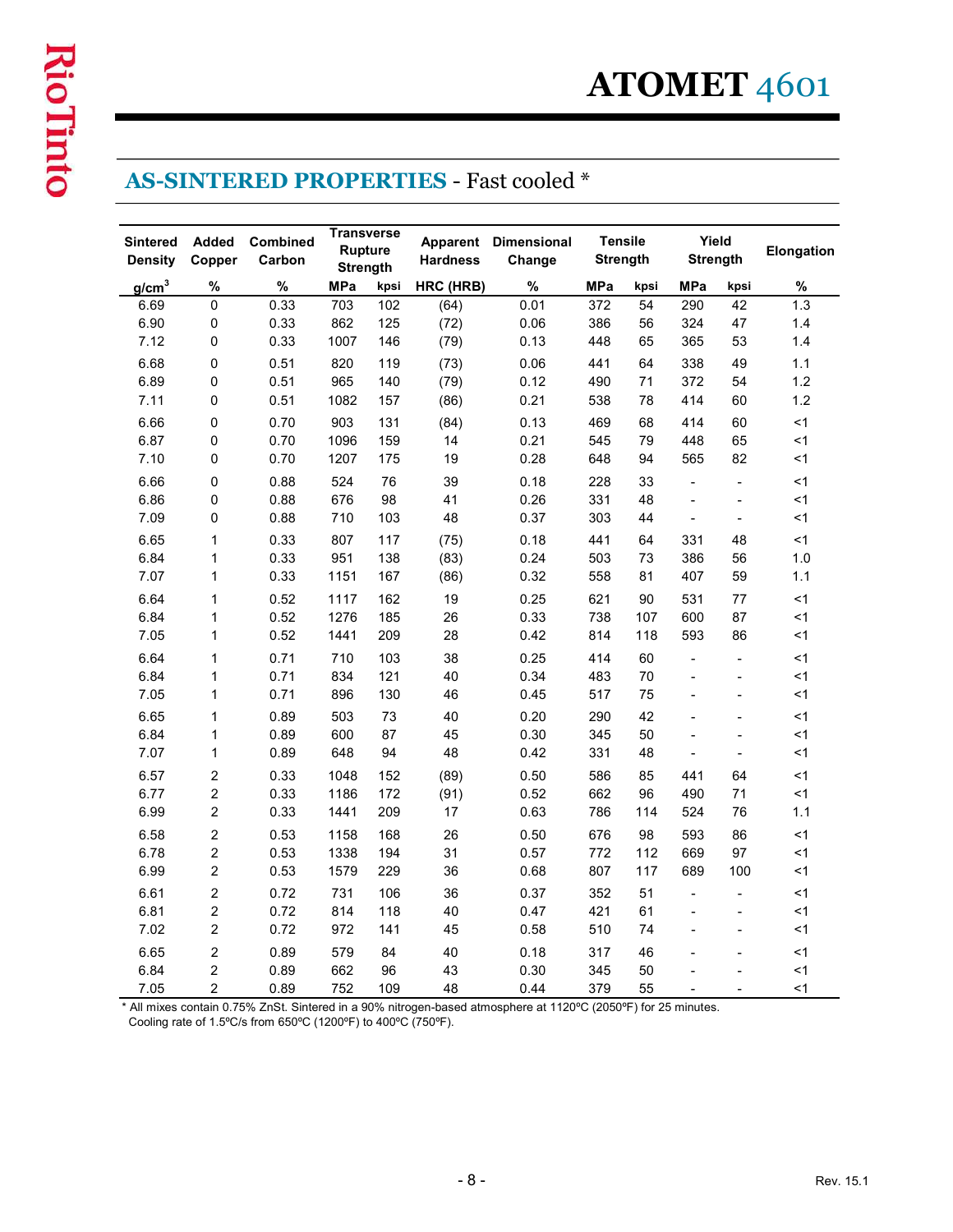|                                                                                                                |                                  |                           |              |                                   |                                            |                              |                                   |            |                                 |                      | ATOMET 4601  |
|----------------------------------------------------------------------------------------------------------------|----------------------------------|---------------------------|--------------|-----------------------------------|--------------------------------------------|------------------------------|-----------------------------------|------------|---------------------------------|----------------------|--------------|
|                                                                                                                |                                  |                           |              | <b>Transverse</b>                 | <b>TEMPERED PROPERTIES** - Fast cool *</b> |                              |                                   |            |                                 |                      |              |
| <b>Sintered</b><br><b>Density</b>                                                                              | Added<br>Copper                  | <b>Combined</b><br>Carbon |              | <b>Rupture</b><br><b>Strength</b> | <b>Apparent</b><br><b>Hardness</b>         | <b>Dimensional</b><br>Change | <b>Tensile</b><br><b>Strength</b> |            | Yield<br><b>Strength</b>        |                      | Elongation   |
| g/cm <sup>3</sup>                                                                                              | %                                | $\%$                      | <b>MPa</b>   | kpsi                              | HRC (HRB)                                  | $\%$                         | <b>MPa</b>                        | kpsi       | <b>MPa</b>                      | kpsi                 | %            |
| 6.70                                                                                                           | $\mathbf 0$                      | 0.33                      | 924          | 134                               | (64)                                       | 0.00                         | 372                               | 54         | 296                             | 43                   | 1.3          |
| 6.90<br>7.12                                                                                                   | 0<br>0                           | 0.33<br>0.33              | 1131<br>1303 | 164<br>189                        | (71)                                       | 0.05<br>0.13                 | 414<br>462                        | 60<br>67   | 317<br>365                      | 46                   | 1.4<br>1.4   |
| 6.68                                                                                                           | 0                                | 0.51                      | 1241         | 180                               | (78)                                       | 0.06                         | 434                               | 63         | 338                             | 53<br>49             | 1.1          |
| 6.89                                                                                                           | 0                                | 0.51                      | 1407         | 204                               | (73)<br>(79)                               | 0.12                         | 496                               | 72         | 393                             | 57                   | 1.1          |
| 7.11                                                                                                           | $\Omega$                         | 0.51                      | 1475         | 214                               | (86)                                       | 0.20                         | 538                               | 78         | 421                             | 61                   | 1.2          |
| 6.67                                                                                                           | 0                                | 0.70                      | 1096         | 159                               | (81)                                       | 0.12                         | 572                               | 83         | 510                             | 74                   | $<$ 1        |
| 6.87                                                                                                           | 0                                | 0.70                      | 1276         | 185                               | 13                                         | 0.21                         | 565                               | 82         | 462                             | 67                   | $<$ 1        |
| 7.10                                                                                                           | $\mathbf 0$                      | 0.70                      | 1379         | 200                               | $16\,$                                     | 0.28                         | 683                               | 99         | 600                             | 87                   | $<$ 1        |
| 6.67                                                                                                           | $\pmb{0}$                        | 0.88                      | 1117         | 162                               | 28                                         | 0.16                         | 531                               | 77         | $\blacksquare$                  | $\blacksquare$       | $<$ 1        |
| 6.87<br>7.10                                                                                                   | $\mathbf 0$<br>0                 | 0.88<br>0.88              | 1076<br>1220 | 156                               | 38                                         | 0.24                         | 627<br>614                        | 91<br>89   | $\blacksquare$                  | $\blacksquare$       | <1<br>$<$ 1  |
| 6.64                                                                                                           | $\mathbf{1}$                     | 0.33                      | 1207         | 177<br>175                        | 43<br>(75)                                 | 0.32<br>0.18                 | 448                               | 65         | $\overline{\phantom{a}}$<br>365 | $\blacksquare$<br>53 | $<$ 1        |
| 6.84                                                                                                           | $\mathbf{1}$                     | 0.33                      | 1510         | 219                               | (80)                                       | 0.24                         | 503                               | 73         | 393                             | 57                   | $\mathbf{1}$ |
| 7.06                                                                                                           | $\mathbf{1}$                     | 0.33                      | 1689         | 245                               | (87)                                       | 0.31                         | 552                               | 80         | 434                             | 63                   | 1.1          |
| 6.64                                                                                                           | $\mathbf{1}$                     | 0.52                      | 1317         | 191                               | 17                                         | 0.24                         | 689                               | 100        | 614                             | 89                   | $<$ 1        |
| 6.84                                                                                                           | $\mathbf{1}$                     | 0.52                      | 1538         | 223                               | 25                                         | 0.32                         | 793                               | 115        | 689                             | 100                  | < 1          |
| 7.05                                                                                                           | $\mathbf{1}$                     | 0.52                      | 1834         | 266                               | 28                                         | 0.40                         | 855                               | 124        | 724                             | 105                  | $<$ 1        |
| 6.64                                                                                                           | $\mathbf{1}$                     | 0.71                      | 1338         | 194                               | 30                                         | 0.22                         | 662                               | 96         | 676                             | 98                   | $<$ 1        |
| 6.84<br>7.05                                                                                                   | $\mathbf{1}$<br>$\mathbf{1}$     | 0.71<br>0.71              | 1538<br>1751 | 223<br>254                        | 33<br>39                                   | 0.31<br>0.42                 | 779<br>869                        | 113<br>126 | 717<br>855                      | 104<br>124           | <1<br>$<$ 1  |
| 6.65                                                                                                           | $\mathbf{1}$                     | 0.89                      | 1076         | 156                               | 33                                         | 0.14                         | 572                               | 83         | 558                             | 81                   | $<$ 1        |
| 6.84                                                                                                           | $\mathbf{1}$                     | 0.89                      | 1200         | 174                               | 37                                         | 0.25                         | 648                               | 94         | 600                             | 87                   | $<$ 1        |
| 7.07                                                                                                           | $\mathbf{1}$                     | 0.89                      | 1351         | 196                               | 42                                         | 0.38                         | 689                               | 100        | 648                             | 94                   | $<$ 1        |
| 6.57                                                                                                           | $\overline{c}$                   | 0.33                      | 1207         | 175                               | (87)                                       | 0.51                         | 524                               | 76         | 476                             | 69                   | $<$ 1        |
| 6.76                                                                                                           | $\overline{c}$                   | 0.33                      | 1448         | 210                               | (89)                                       | 0.55                         | 648                               | 94         | 531                             | 77                   | $<$ 1        |
| 6.99                                                                                                           | $\overline{c}$                   | 0.33                      | 1779         | 258                               | 14                                         | 0.63                         | 779                               | 113        | 634                             | 92                   | $<$ 1        |
| 6.58                                                                                                           | $\overline{c}$                   | 0.53                      | 1351         | 196                               | 21                                         | 0.48                         | 752                               | 109        | 641                             | 93                   | $<$ 1        |
| 6.78<br>6.99                                                                                                   | $\overline{c}$<br>$\overline{a}$ | 0.53<br>0.53              | 1572<br>1903 | 228<br>276                        | 27<br>33                                   | 0.56<br>0.66                 | 848<br>972                        | 123<br>141 | 752<br>855                      | 109<br>124           | < 1<br><1    |
| 6.61                                                                                                           | $\overline{a}$                   | 0.72                      | 1510         | 219                               | 27                                         | 0.33                         | 696                               | 101        | 641                             | 93                   | <1           |
| 6.81                                                                                                           | $\overline{c}$                   | 0.72                      | 1620         | 235                               | 34                                         | 0.43                         | 814                               | 118        | 724                             | 105                  | <1           |
| 7.02                                                                                                           | $\overline{c}$                   | 0.72                      | 1931         | 280                               | 38                                         | 0.55                         | 938                               | 136        | 807                             | 117                  | <1           |
| 6.67                                                                                                           | $\overline{c}$                   | 0.89                      | 1262         | 183                               | 32                                         | 0.13                         | 662                               | 96         | 545                             | 79                   | $<1\,$       |
| 6.85                                                                                                           | $\overline{2}$                   | 0.89                      | 1462         | 212                               | 37                                         | 0.24                         | 717                               | 104        | 545                             | 79                   | $<1\,$       |
| 7.07                                                                                                           | $\overline{c}$                   | 0.89                      | 1551         | 225                               | 41                                         | 0.37                         | 841                               | 122        | 648                             | 94                   | $<$ 1        |
| * All mixes contain 0.75% ZnSt. Sintered in a 90% nitrogen-based atmosphere at 1120°C (2050°F) for 25 minutes. |                                  |                           |              |                                   |                                            |                              |                                   |            |                                 |                      |              |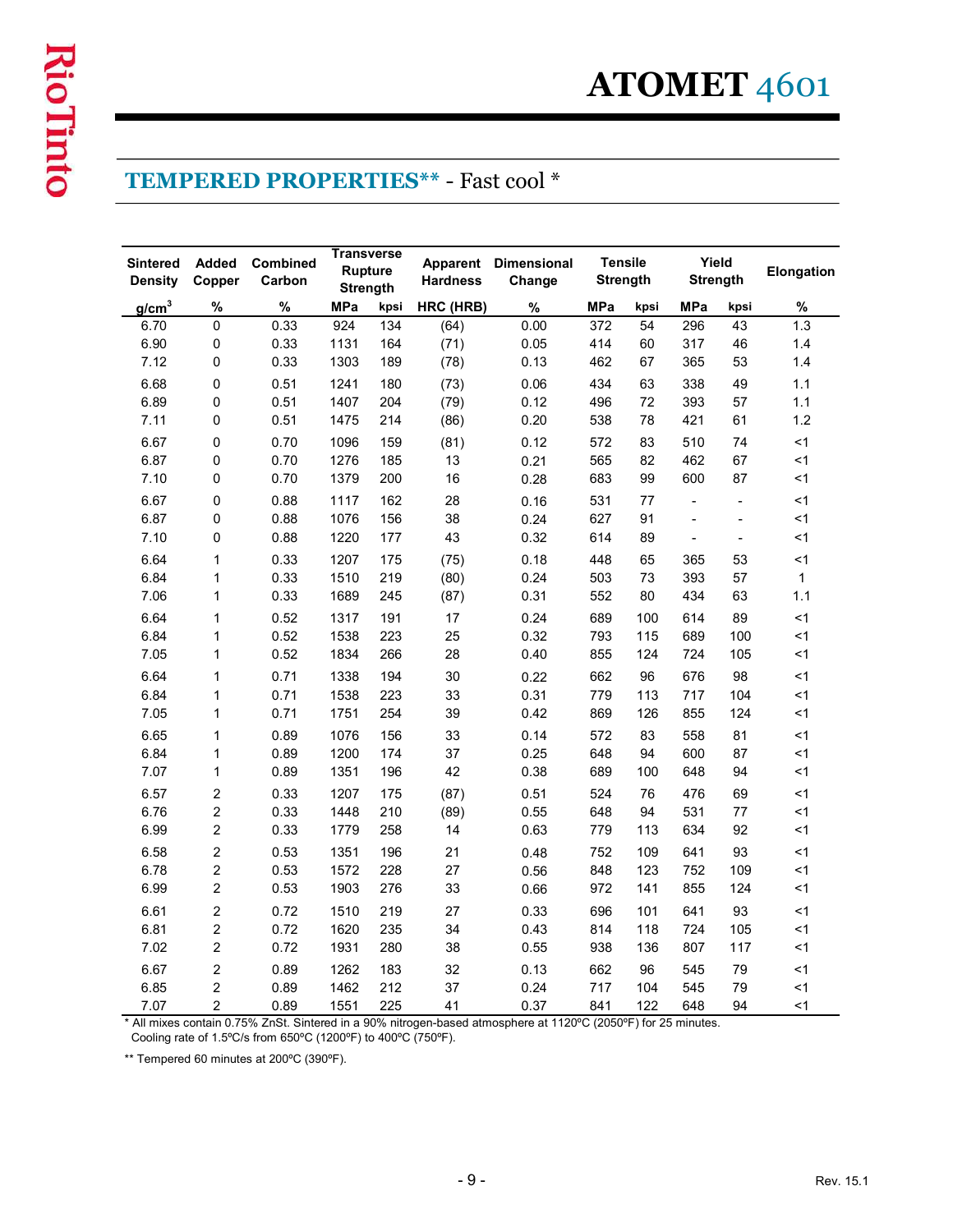Composition: ATOMET 4601 + graphite + 0.75% ZnSt.

**ATOMET** 4601<br>
HEAT-TREATED PROPERTIES<br>
Composition: ATOMET 4601 + graphite + 0.75% ZnSt.<br>
Sintered in a rich endothermic atmosphere at 1120°C (2050°F) for 30 minutes.<br>
Heat-treated 15 minutes at 845°C (1550°F), atmosphere Heat-treated 15 minutes at 845ºC (1550ºF), atmosphere with 0.8% carbon potential.



| <b>Material</b>                                                                                                                                                                                                                                                            |                   |                                  |                           | <b>Transverse</b>                 | Sintered Density, g/cm <sup>3</sup> | 7.20                        |                           |                 |                |
|----------------------------------------------------------------------------------------------------------------------------------------------------------------------------------------------------------------------------------------------------------------------------|-------------------|----------------------------------|---------------------------|-----------------------------------|-------------------------------------|-----------------------------|---------------------------|-----------------|----------------|
| <b>Designation</b><br>Code                                                                                                                                                                                                                                                 | Green             | Added<br><b>Density Graphite</b> | <b>Combined</b><br>Carbon | <b>Rupture</b><br><b>Strength</b> |                                     | Apparent<br><b>Hardness</b> | <b>Combined</b><br>Carbon | <b>Strength</b> | <b>Tensile</b> |
| MPIF std 35                                                                                                                                                                                                                                                                | g/cm <sup>3</sup> | %                                | $\%$                      | <b>MPa</b>                        | kpsi                                | <b>HRC</b>                  | %                         | <b>MPa</b>      | kpsi           |
| FL-4603-HT                                                                                                                                                                                                                                                                 | 6.80              | 0.3                              | $0.29 - 0.35$             | 1520                              | 220                                 | 29                          | $0.29 - 0.35$             | 760             | 110            |
|                                                                                                                                                                                                                                                                            | 7.00              | 0.3                              | $0.29 - 0.35$             | 1770                              | 256                                 | 35                          | $0.29 - 0.35$             | 900             | 131            |
|                                                                                                                                                                                                                                                                            | 7.10              | 0.3                              | $0.29 - 0.35$             | 1920                              | 278                                 | 37                          | $0.29 - 0.35$             | 990             | 144            |
| FL-4605-HT                                                                                                                                                                                                                                                                 | 6.80              | 0.5                              | $0.46 - 0.52$             | 1500                              | 218                                 | 33                          | $0.46 - 0.52$             | 880             | 127            |
|                                                                                                                                                                                                                                                                            | 7.00              | 0.5                              | $0.46 - 0.52$             | 1790                              | 260                                 | 39                          | $0.46 - 0.52$             | 1030            | 150            |
|                                                                                                                                                                                                                                                                            | 7.10              | 0.5                              | $0.46 - 0.52$             | 1950                              | 283                                 | 42                          | $0.46 - 0.52$             | 1150            | 167            |
| All mixes contain 0,75% ZnSt. Sintered in a rich endothermic atmosphere at 1120°C (2050°F) for 30 minutes.<br>Heat treatment: 15 minutes at 845°C(1550°F) in atmosphere with 0,8% carbon potential. Oil quenched at 50°C (125°F).<br>Tempered 60 minutes at 185°C (365°F). |                   |                                  |                           |                                   |                                     |                             |                           |                 |                |
|                                                                                                                                                                                                                                                                            |                   |                                  |                           | $-10-$                            |                                     |                             |                           |                 | Rev. 15.1      |